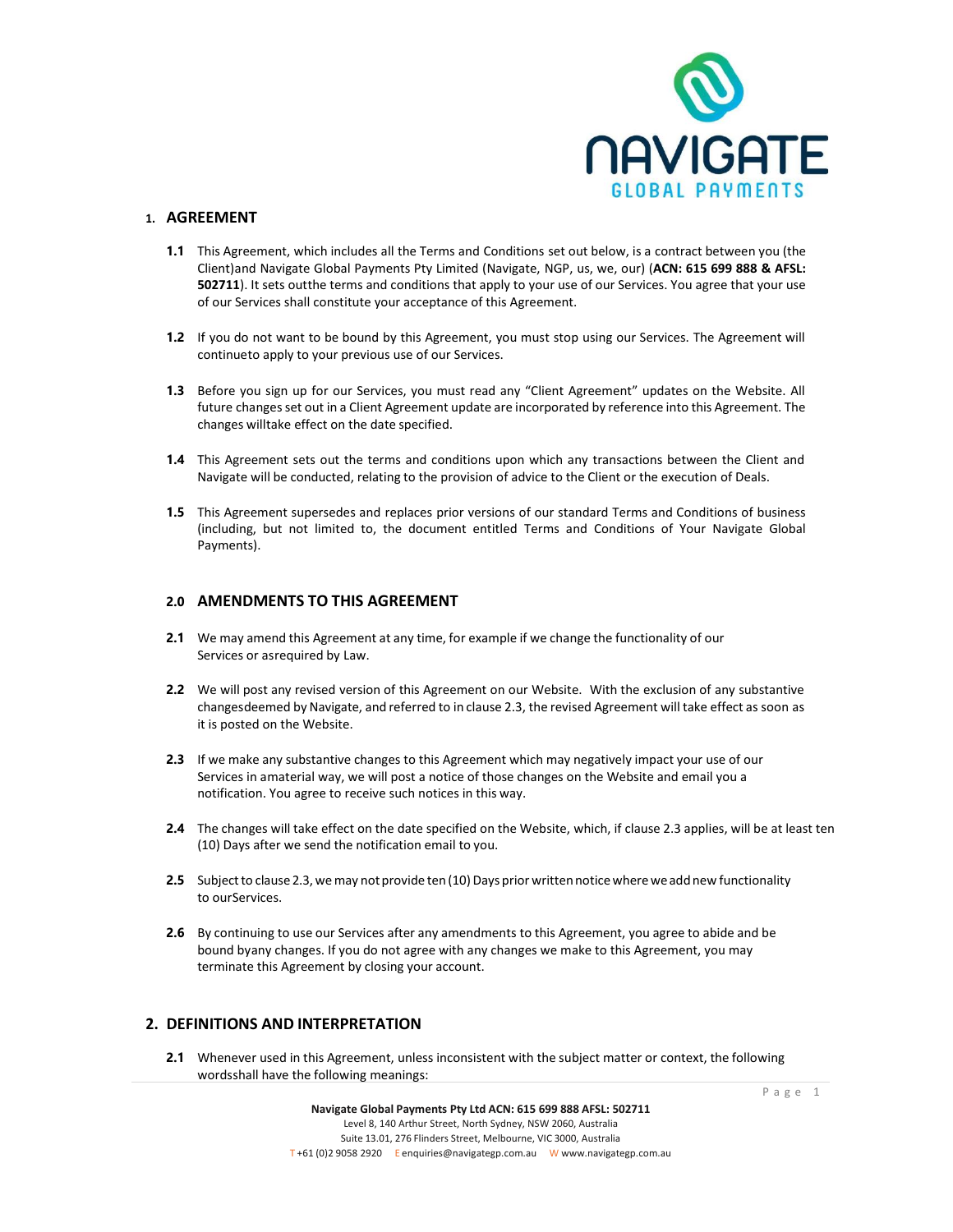

**Agreement** meansthis Client Agreement, the Client Identification form, Hedging Terms letter and any other applicable documents and forms together with all documents referred to.

**AML/CTF Laws** means the Anti-Money Laundering and Counter Terrorism Financing Act 2006 (Cth) and associated Rules and Regulations, as amended from time to time by the Australian Transaction Reports and Analysis Centre (AUSTRAC).

**Authorised Representative** means a person authorised by the Client to access the Services and/or enter into Deals or provide payment instructions on the Client's behalf. Navigate reserves the right to request the Authorised Representative to provide documented evidence confirming the Authorised Representative's right to act on behalf of the Client.

**Barrier Level** means a predetermined Foreign Exchange rate which, if triggered, will result in a specific eventas determined by the confirmation.

**Call Currency** means the Currency which will be bought upon the exercise of the Option as set out in the Confirmation.

**Call Currency Amount** means the amount of currency to be bought upon exercise of the Call Option as specified in the related Trade Contract Terms.

**Cancellation Event** means the situation where the Client determines that they wish to cancel a Deal or where the terms of this Agreement afford Navigate the right to cancel a Client's Deal(s) or to terminate this Agreement and any Deals entered into thereunder.

**Client, you or your** means the person or entity named as the Client in the application to open an account with Navigate, together with the Client's:

(a) subsidiaries, affiliates, successors and/or assigns; and

(b) officers, directors, employees and agents.

**Close Out or Closing Out in relation to a Financial Product** means discharging or satisfying the obligations of Navigate and the Client under the Financial Product which includes but is not limited to matching up the Financial Product with a Financial Product of the same kind under which the Client has taken an offsetting opposite position.

**Confirmation** means a document issued by Navigate confirming the details of the Deal between the Clientand Navigate.

**Credit Limit** means the limit on the total amount of credit that Navigate will provide at its discretion to the Client, being a pre-agreed amount of Australian dollars that can be offset against the Mark to Market value on open Forward Contracts or Options Contracts.

**Currency** means money denominated in the lawful currency of any country.

**Currency Pair** means two Currencies which may be exchanged pursuant to a Financial Product.

**Cut-Off Time** means the time (AEST) for the destination country of the international payment by which cleared funds need to be received by us in order for an international payment to be made on any Day. These times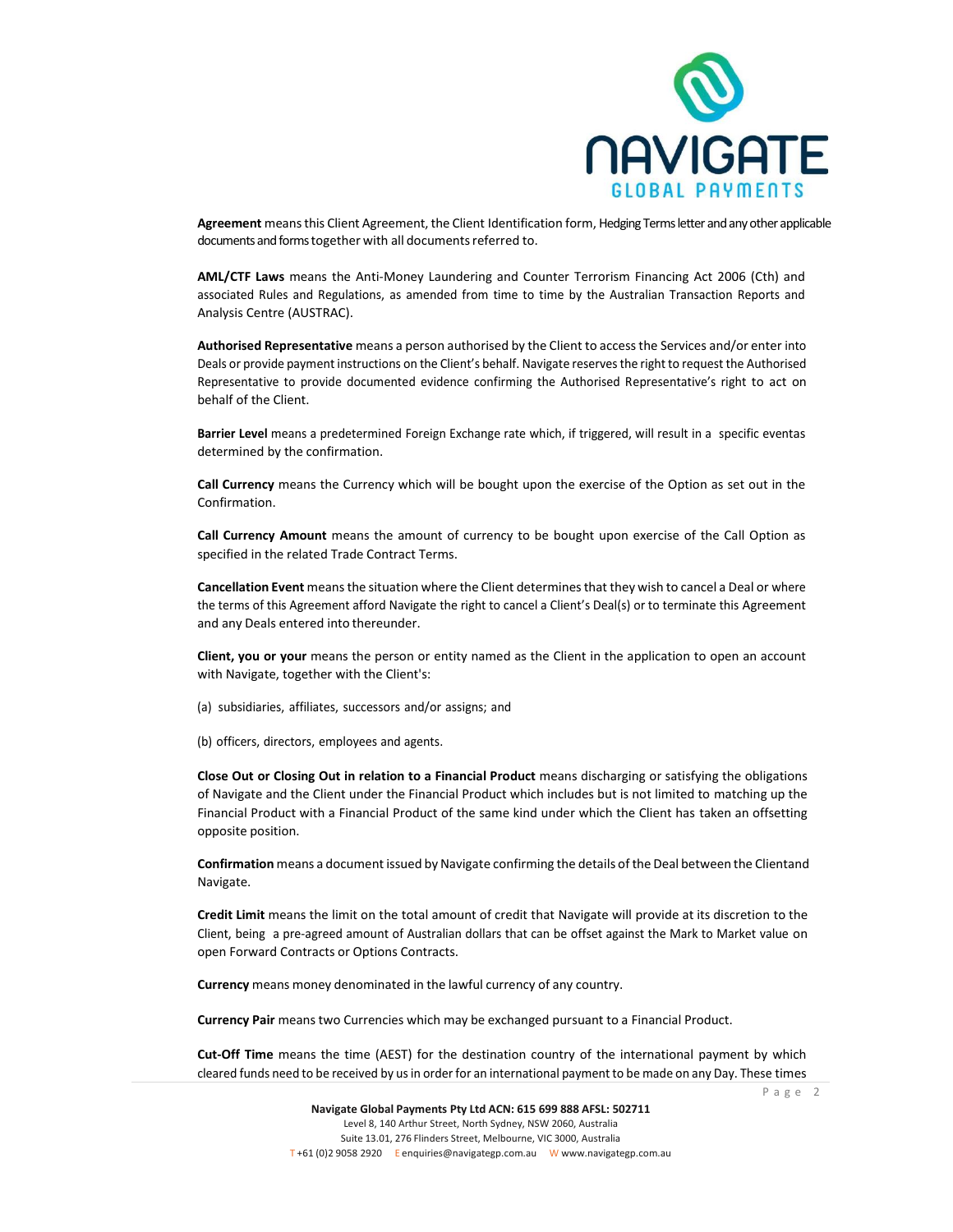

are set out on NaviHedge.

**Day** means a day on which commercial banks are open for business (including dealings in foreign exchange)in Sydney, New South Wales or any other place specified by Navigate for thatpurpose.

**Deal(s)** means an arrangement for the provision of a Financial Product by Navigate to the Client underthe applicable Trade Contract Terms. Includes all outstanding deals customer may have with Navigate.

**Deal Date** meansthe date on which a Financial Product is entered into between the buyer and the seller.

**Deal Period** means the range of dates for settlement of the payment rights and obligations under a Deal,as specified in the relevant Trade Contract Terms and includes any variation to the original range of dates(being either an earlier or a later date or range of dates) agreed with the Client or otherwise permitted under this Agreement.

Deposit means the amount deposited by the Client with Navigate as requested by Navigate in relation to all Forward Contracts and Options Contracts at the time of booking and at any time prior to the Deal Datewhich is a part-payment toward the agreed Deal value, and not client monies.

**Event of Default** means where the defaulting party:

- *(a)* defaults in delivery of any amount due to the non-defaulting party under the Agreement (including but not limited to, a Premium, Margin Call, Initial Deposit or Deposit) with respect to anyDeal.
- *(b)* fails to perform or comply with any other obligation assumed by it under this Agreement;
- *(c)* commences a voluntary insolvency proceeding or takes any corporate action to authorise any such insolvency proceeding, or an involuntary insolvency proceeding is commenced with respect to the defaulting party or its assets;
- *(d)* is bankrupt or insolvent, as defined under any bankruptcy or insolvency law applicable toit;
- *(e)* fails or is otherwise unable to pay its debts as they become due; or
- *(f)* disaffirms, disclaims or repudiates any Deal or Confirmation.

**Exercise Notice** means the notice given by the buyer to the seller of its intention to exercise an Option.

**Expiration Date** means the date on which the seller of an Options Contract accepts an Exercise Notice.

**Financial Product** means a Spot Contract, Forward Contract or Options Contract.

**Fixing Rate** means the exchange rate, as determined by Navigate, at a specified time as set out in an Options Contract.

**Force Majeure** means events or causes including, but not limited to, the following: an act of God, peril of the sea, unavoidable accident of navigation, war (whether declared or not), sabotage, riot, insurrection, civil commotion, national emergency (whether in fact or law), martial law, fire, flood, cyclone, earthquake, landslide, explosion, power or water shortage, failure of a transmission or communication network, epidemic, quarantine, strike or other labour difficulty or expropriation, restriction, prohibition, law, regulation, decree or other legally enforceable order of a government agency, breakage or accident, change of Law or any damage of Navigate' hardware or systems, unless occurring as a result of an act, omission, default or negligence of the Client or Navigate.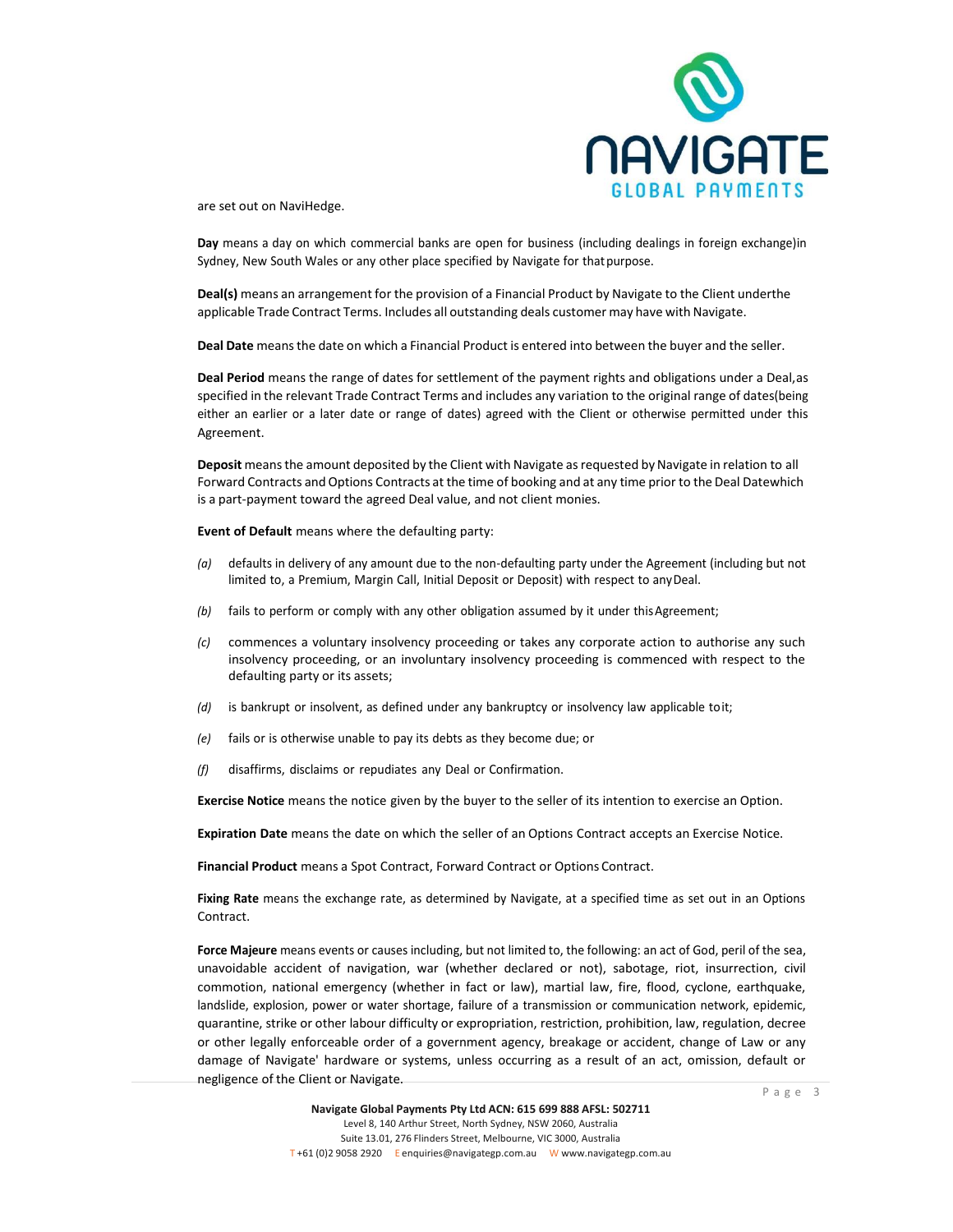

**Forward Contract** means a Deal conferring the obligation, to buy or to sell a specified amount of a currency at a specified exchange rate within a predetermined point in time at least three (3) Days after the Deal isentered into.

**Historical Rate Rollover** means in relation to a Forward Contract the practice of rolling over the Forward Contract upon maturity at the historical exchange rate from inception having regard, when determining the new exchange rate, to the In the Money or Out of the Money state of the ForwardContract.

**Initial Deposit** means a percentage of the value of the Forward Contract or Option, as set out in the Confirmation.

**In the Money** means the strike of the Forward Contract or Options Contract is favourable compared to the prevailing market price of the underlying asset.

**In strike Price** means the exact exchange rate at which Navigate will Close Out an open position for a profit.

**Law** means any local or foreign law, regulation or judgment, court order or sanctions regimes which Navigate is subject to.

**Mark to Market (MTM)** means the revaluation of a Forward Contract or an Options Contract to reflect its currentmarket value rather than its original value. Navigate shall have the right, at its sole discretion, to determine the Mark to Market value on a daily or intra-daily basis.

**Margin Call** means an amount to be paid to Navigate, in addition to the Deposit or Initial Deposit, as solely determined by Navigate having regard to the factors set out in clause 18.2.

**Navigate, NGP, we, our or us** means Navigate Global Payments Pty Ltd, its subsidiaries, holding companies, successors and/or assigns, as well as its officers, directors, employees and agents.

**NaviHedge** means the Services which provide the ability for clients to transact with Navigate by way of an online trading platform.

**Non-Deliverable Option** means an option which, upon expiry, is to be cash settled against the fixing rate.

**Notice means** a notice required or permitted to be given under this Agreement or for the purposes of this Agreement.

**Options Contract** means a Deal conferring the right, but not the obligation, to buy (Call) or to sell (Put) a specified amount of a currency at a specified exchange rate within a predetermined time period.

**Order** means any instruction or request given by the Client to Navigate offering to enter into a Financial Product as provided for under clause 8.

**Out of the Money** meansthe strike of the Forward Contract or Options Contract is unfavourable comparedto the prevailing market price of the underlying asset.

**Premium** means the amount that is payable by the buyer to the seller on the Premium Payment Date forthe Options Contract.

**Premium Payment Date** means the date the premium has agreed to be paid by the buyer of the Options Contract, as set out in the confirmation.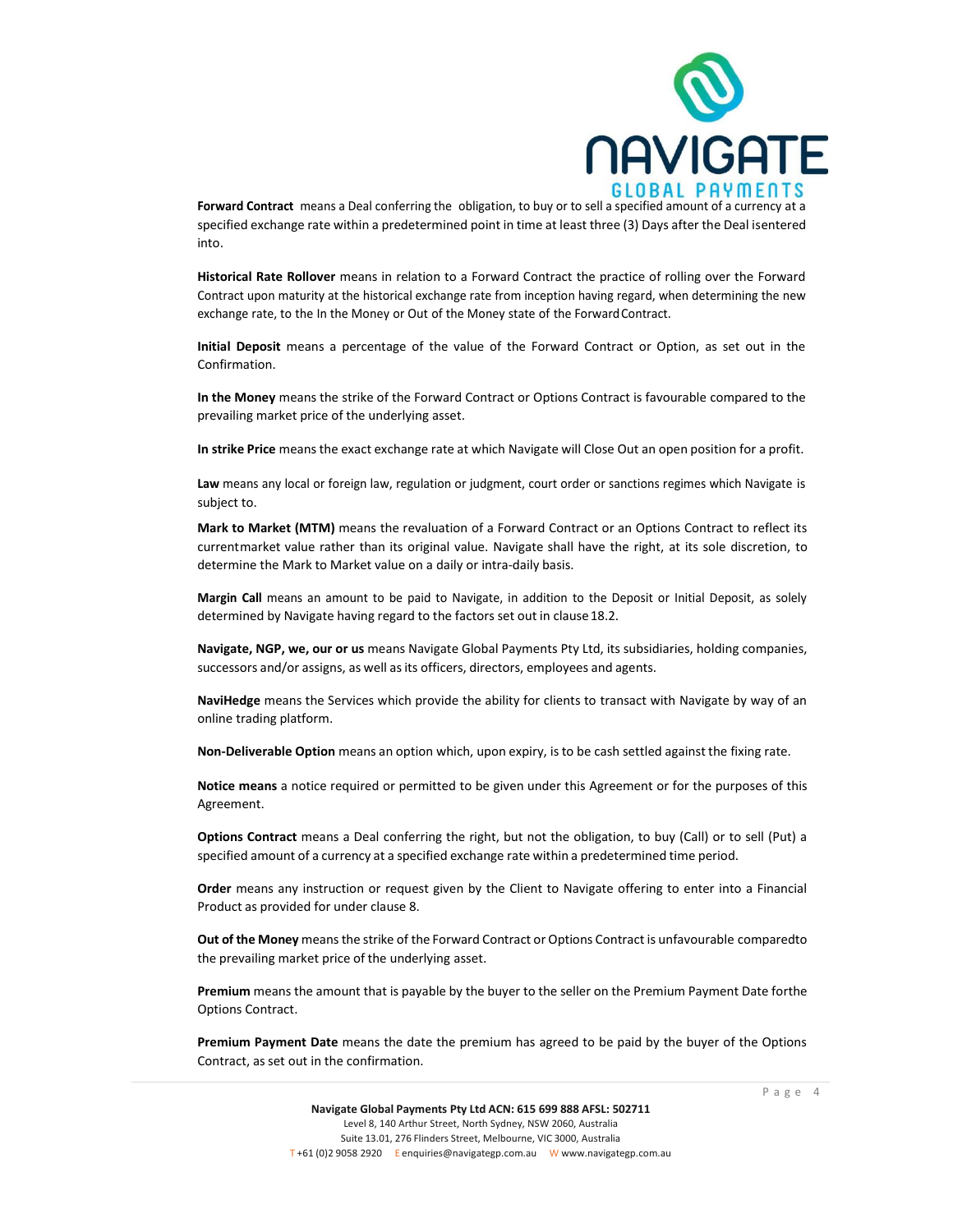

**Purchase Currency** meansthe Currency being bought by Navigate and sold by the Client, or vice versa.

**Put Currency Amount** means the amount of the put currency to be sold upon the exercise of the Option as specified in the related Trade Contract Terms.

**Quoting Error** means a typographical error or other mistake in a quote, exchange rate indication, Confirmation or Trade Contract Termsthat Navigate reasonably believesto be obvious or palpable.

**Reciprocal Obligation** means Navigate's obligations to the Client in relation to a Deal, a Margin Call or a Deposit. For example, under a Spot Contract this will be Navigate's obligation to sell or buy from the Clienta specified amount of a currency at a specified exchange rate.

**Sale Currency** meansthe currency being sold by Navigate and purchased by the Client, or vice versa.

**Security Details** means the information required by Navigate before granting access to NaviHedge as setout in clause 10.3.

**Services** means the foreign exchange trading and payment services and functionality, including provisionof the Financial Products, that Navigate will provide to you as provided in, and contemplated by, this Agreement.

**Spot Contract** means a Deal conferring the obligation to buy or to sell a specified amount of a currency ata specified exchange rate on the Spot Date.

**Spot Date** means the spot delivery day for the relevant Currency Pair as generally used for the foreign exchange market for that Currency Pair.

**Spot Price** meansthe rate of exchange determined by Navigate for the Spot Contract on the Spot Date, asset out in the Confirmation.

**Stop Loss Deal** means a Deal that specifies an exchange rate at which Navigate will Close Out an open position if the market exchange rate becomes less favourable to you.

**Strike Price** means the exchange rate specified in the Trade Contract Terms at which the Put Currency Amount or the Call Currency Amount will be exchanged if the Options Contract is exercised, as agreed onthe Trade Date.

**Take Profit Deal** means a Deal that specifies an exchange rate at which Navigate will close out an open position if the market exchange rate becomes favourable to you.

**Trade Contract Terms** means the exchange rate, timing of payment and other applicable terms of operation or exercise, at which Navigate offers to the Client a Financial Product asset out in the Confirmation and inother communications between you and Navigate.

Trade Date meansthe date on which a Financial Product is entered into between the buyer and seller.

**Website** means the Navigate website located at [\[www.navigategp.com.au\]](http://www.navigategp.com.au/).

**Wholesale Client** has the same meaning as in section 761G of the Corporations Act 2001 (Cth).

**2.2** If the Client is comprised of two or more legal persons then a reference to a right or obligation of the Client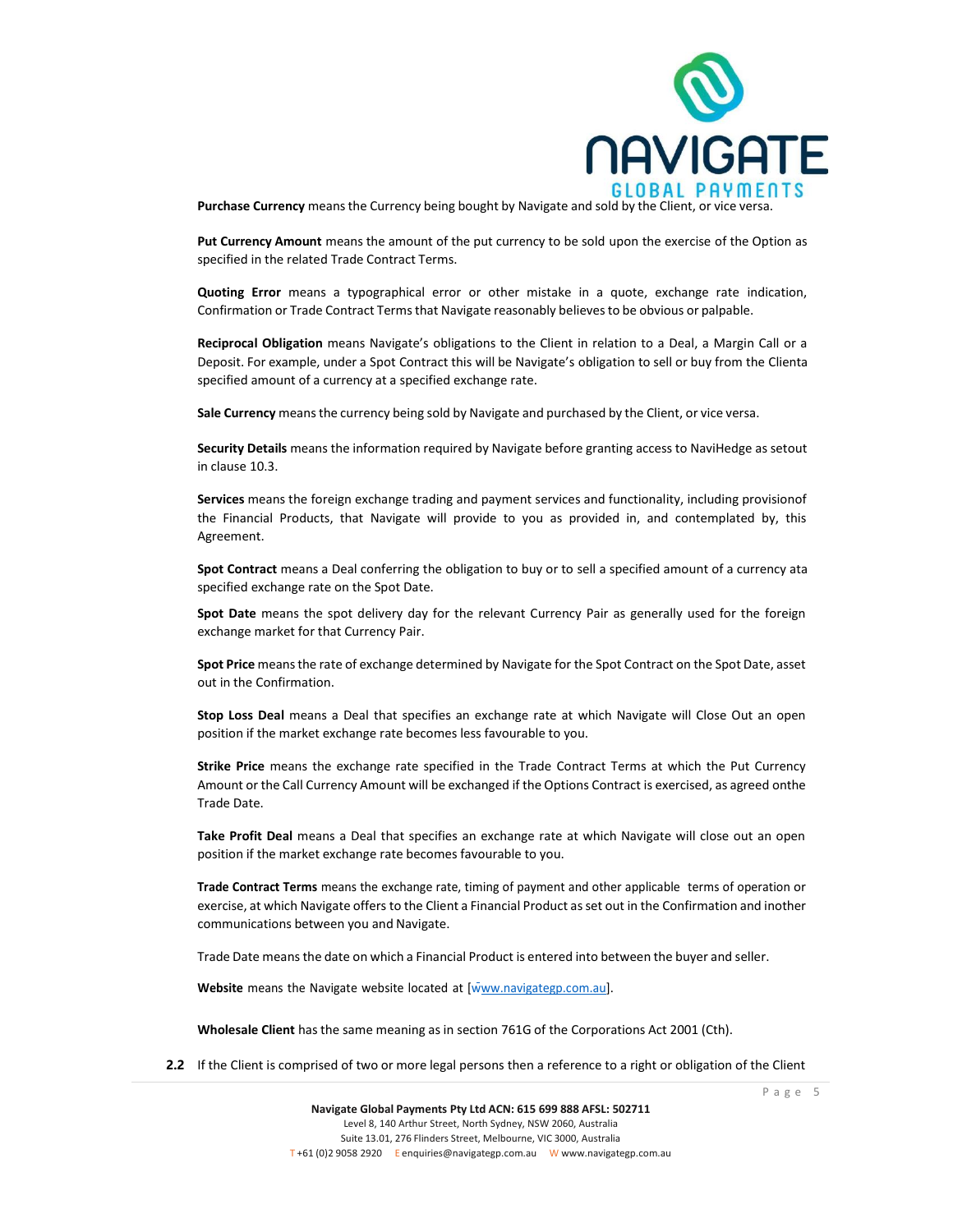

underthis Agreement or under a transaction contemplated by this Agreement confers that right or imposes that obligation, as the case may be, jointly and severally on those persons.

### **3. CLIENT REPRESENTATIONS AND WARRANTIES**

#### **3.1 The Client represents and warrants to Navigate that:**

- *(a)* in the case of an individual or more than one individual, they are of full age andcapacity;
- *(b)* in the case of a firm or corporation, it is duly constituted and incorporated and possesses the requisite power toenter into this Agreement and all Deals made or to be made; and
- *(c)* this Agreement and all Deals made or to be made are and will constitute legally binding and enforceable obligations of the Client.
- *(d)* the Client is a Wholesale Client to which Navigate has only provided general advice; and
- *(e)* the Client has considered its objectives and financial situation and obtained appropriate independent adviceprior to entering into this Agreement and has formed the opinion that its dealings with Navigate are suitablefor its needs and purposes.

#### **3.2 The Client represents and warrants to Navigate that:**

- *(a)* entering into this Agreement by the Client, and performance of all of the Client's obligations contemplated under this Agreement, does not violate any Law applicable to theClient;
- *(b)* all information provided by the Client to Navigate is true, correct and complete, and the Client will notify Navigate promptly of any changes to such information;
- *(c)* the Client shall make ongoing disclosure to Navigate of any matters that may affect the operation of this Agreement or of the ability of the Client to pay Deposits or Margin Calls or to remain solvent.

#### **3.3 The Client acknowledges that:**

- *(a)* Navigate will enter into the transactions contemplated by this Agreement in reliance on the representationsand warranties made by the Client;
- *(b)* Navigate provides advisory and execution-only Services and the final investment decision is always the Client's own; and
- *(c)* if Navigate provides advice to the Client then that advice is general only and does not consider the personalobjectives, circumstances or needs of the Client; and
- *(d)* neither Navigate nor any associated entity guarantees the performance of any Financial Product to achievea particular rate of return.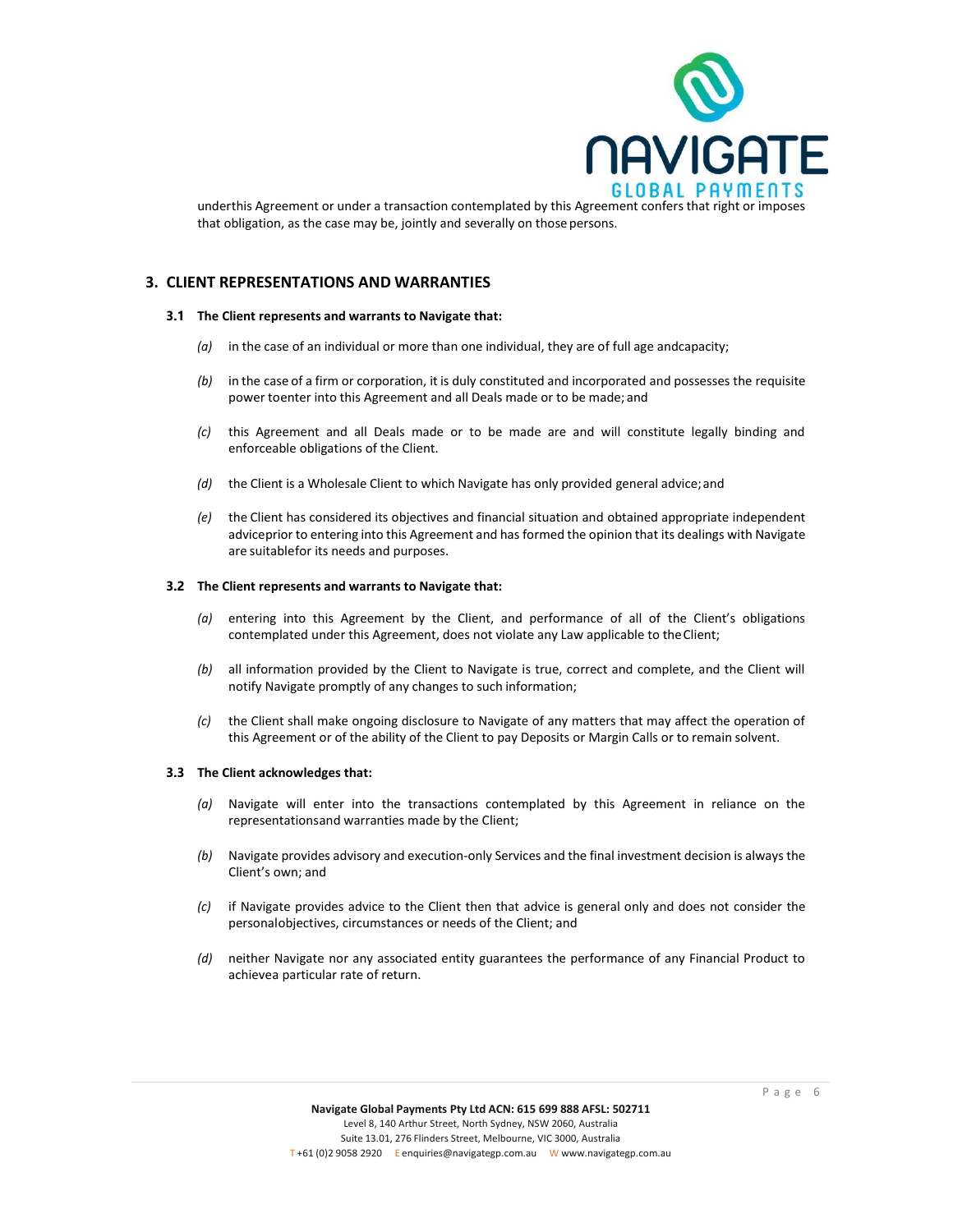

#### **3.4 The Client:**

- *(a)* confirms that they have regular access to the internet;
- *(b)* consents to Navigate contacting the Client (in the circumstances described in this Agreement) by email sentto the email address provided by the Client;
- *(c)* agreesto ensure that the Client's contact details are up to date at all times.

*(d)* the Client acknowledges Navigate will not take any responsibility for any email messages that are delayed due to network issues, nor should such messages end up in the Client's spam folder. Which results in delays by the Client to locate, open and read, and action.

# **4. AUTHORISED REPRESENTATIVES AND AUTHORISATION LIMITS**

- **4.1** The Client shall provide Navigate with a list of Authorised Representatives.
- **4.2** The Client shall immediately notify Navigate when:
	- *(a)* any new person becomes an Authorised Representative; or
	- *(b)* any existing Authorised Representative is no longer entitled to be an Authorised Representative.
	- *(c)* Upon Navigate receiving such Notice the change in Authorised Representative is effective immediately. However,the Notice shall not affect any Deals already executed.
- **4.3** Any appointment of an Authorised Representative shall remain in full force and effect unless and until Notice of cancellation of appointment has been delivered to Navigate.
- **4.4** The Client may inform Navigate of an authorisation limit applicable to some or all Deals either in general or for particular Authorised Representatives. Any authorisation limit provided by the Client to Navigate may be withdrawn by the Client at any time by giving Notice to Navigate.
- **4.5** All Orders given and Deals accepted by an Authorised Representative within their authorisation limits will be deemed to be Orders and Deals authorised by the Client and shall be binding upon the Client.
- **4.6** Until the Client has provided a Notice to Navigate to the contrary, Navigate may continue to assume that all existingAuthorised Representatives have authority to execute legally binding Deals with Navigate within their authorisation limits.
- **4.7** The Client hereby indemnifies and agrees to hold Navigate harmless in respect of any loss incurred by an AuthorisedRepresentative entering into Deals within their authorisation limits.

# **5. SEGREGATED CLIENT MONEY ACCOUNTS**

**5.1** All money deposited by the Client with Navigate, received by Navigate or its agent on behalf of the Client or that isclient profits on the Close Out of a Financial Product shall be deposited into one or more accounts nominated by Navigate and will be paid into a client segregated bank account when required by Law, which is typically when theClient pays money into the nominated account: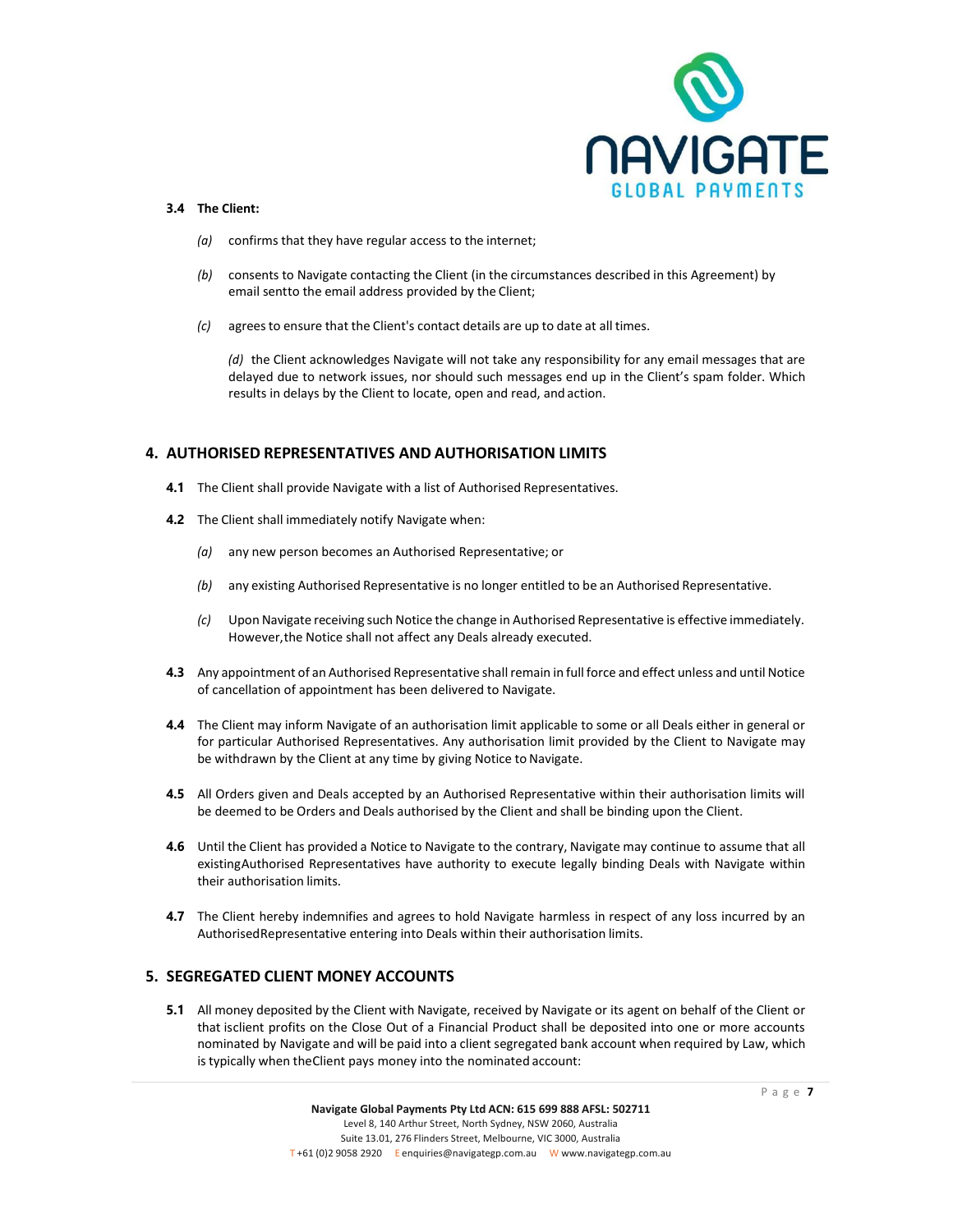

- *(a)* without agreeing to the terms of a Financial Product by the next Day following actual receipt of the moneydeposited; or
- *(b)* without Navigate issuing the Financial Product immediately;
- *(c)* that is less than the value of the Financial Product, and Navigate does not issue the Financial Productimmediately for the lesser value; or
- *(d)* in excess of the value of the Financial Product, and the excess amount is not returned to the Client by thenext Day.
- *(e)* Such segregation of the Client's money does not fully protect the Client's money from the risk of loss.
- **5.2** While the Client's money is segregated from Navigate's money, it may be co-mingled with the money of other Clients and utilised by Navigate from time to time where Navigate is allowed to do so pursuant to Law.
- **5.3** Navigate shall be entitled to retain any interest earned on such segregated money held or invested by Navigate.
- **5.4** Navigate may use the funds in the client segregated account in accordance with applicable Laws.
- **5.5** The Client acknowledges that this clause 5 is sufficient written authorisation for Navigate to withdraw without notice to, or further authorisation from, the Client the amount of money deposited into the segregated account necessary to meet Navigate's obligations incurred for this purpose. The Client has no interest in or claim over Navigate's Deals (if any) with any other person or in the accounts into which Navigate lodges or pays the funds which were withdrawn from the segregated accounts. The Client acknowledges that the balance of the Client's account may not be protected if there is a default in the dealings with counterparties or in the overall segregatedaccount balance.
- **5.6** Navigate enters into arrangements with third party execution providers for the facilitation of transactions and settlements, and avails monies received for Deposits and settlements which are not client money to such providers for this purpose.
- **5.7** When Navigate accepts money from a Client in connection with an Order, Deal, Margin Call or a Deposit or Initial Deposit, the Client immediately receives Reciprocal Obligations from Navigate under the Trade Contract Terms. The payment is not "client money", but rather has purchased that Reciprocal Obligation from Navigate.

## **6. AML/CTF LAWS**

- **6.1** The Client acknowledges that Navigate is required to comply with the AML/CTF Laws, which include the obligation to implement and maintain an AML/CTF program, which includes client identification and verification procedures,ongoing, and enhanced client due diligence. Navigate maintains records of the Client, including but not limited to the Client's name, address, occupation, nature of the principal business, and, if a non-individual Client, incorporation number, director and trustee details, as well as details of the beneficial owners.
- **6.2** The Client will promptly notify Navigate of any inaccuracy or change to the information provided to Navigate andwill at the request of Navigate provide us with any information which may be required from time to time under any applicable Laws. The Client will notify Navigate of any such change no later than thirty (40) days after the change occurred.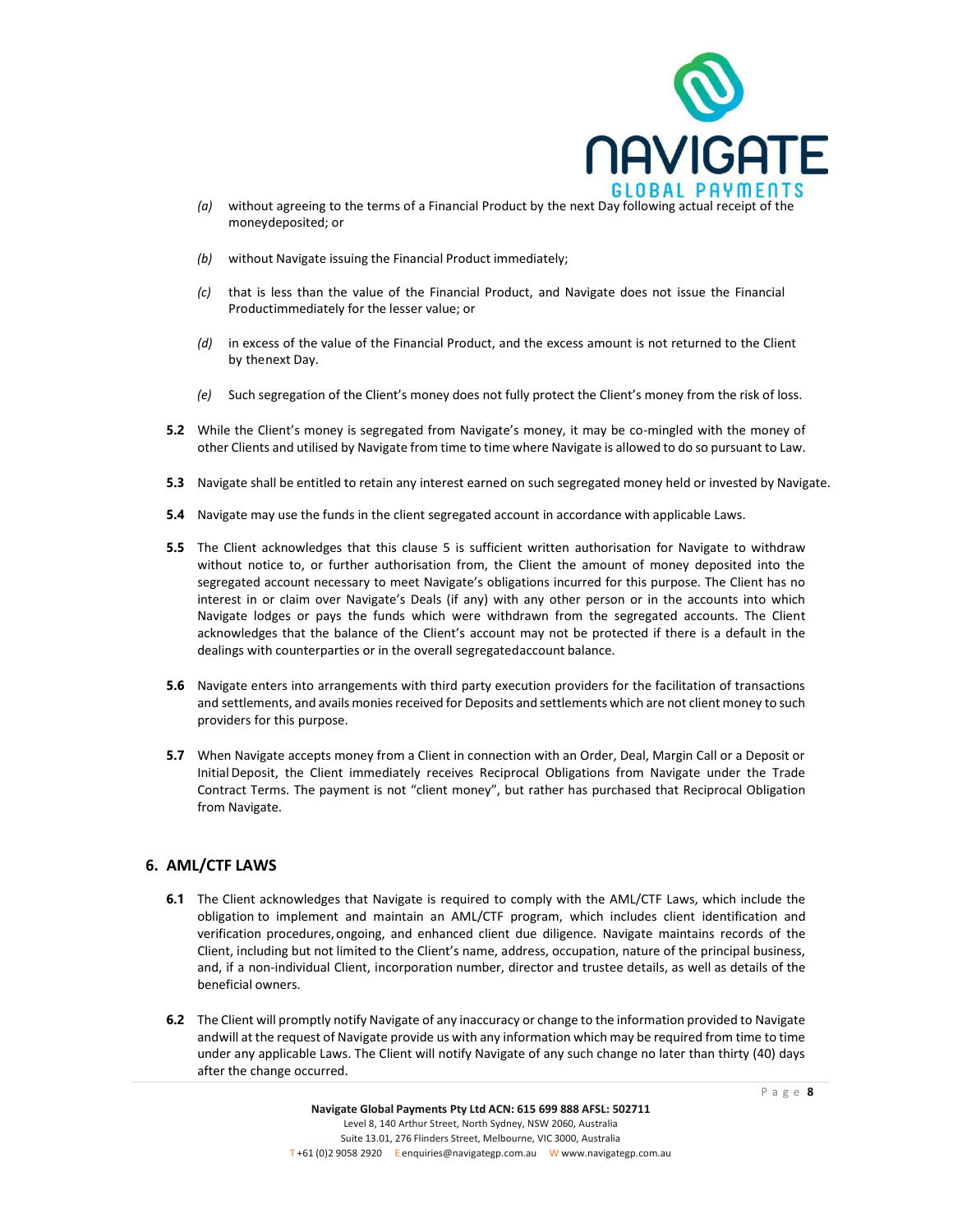

**6.3** The Client acknowledges that it will be required to confirm its account details from time to time. In cases where the Client is rated as high risk, the Client may be required to confirm its account details on an annual basis.

# **7. ORDERS AND CREATION OF DEALS**

- **7.1** Exchange rate indicative quotes from Navigate are available by telephone, email, face-to-face or through NaviHedge, or any other electronic means of communication, such as, but not limited to, WhatsApp. Such indications are not binding, and the exchange rates will be as agreed when Navigate exercises its right to create aDeal.
- **7.2** When the Client, or an Authorised Representative, contacts Navigate by either telephone, email, face-toface or through NaviHedge and provides the appropriate Client reference number (and such other security checks as Navigate may specify), Navigate may, but is not obligated to, ask for the following information:
	- *(a)* details of the Purchase Currency;
	- *(b)* the account into which the currency is to be transferred;
	- *(c)* the type of Financial Product the Client wishes to enter into;
	- *(d)* any identification reference to be sent with the payment instruction;
	- *(e)* the date on which the Client would like the money to arrive;
	- *(f)* the currency in which the Client would like to pay;
	- *(g)* how much Sale Currency the Client either wishes to buy;
	- *(h)* how much Purchase Currency the Client wishes to sell;
	- *(i)* the exchange rate for a Take Profit Deal;
	- *(j)* the stop level for a Stop Loss Deal; and
	- *(k)* the Client's contact details.
	- *(l)* Collectively, though not exhaustively, this information or any portion constitutes an Order.
- **7.3** Navigate shall have a discretionary right to create a Deal within a reasonable time after receiving the Order.
- **7.4** If Navigate exercises this right, then a Deal is formed between the Client and Navigate. When a Deal is created theparties shall become bound by the content of the relevant Confirmation and this Agreement.
	- **7.5** If Navigate declines to exercise the right to create a Deal, Navigate shall not be obligedto:
		- *(a)* give a reason for declining; or
		- *(b)* notify the Client that Navigate has not created a Deal with the Client.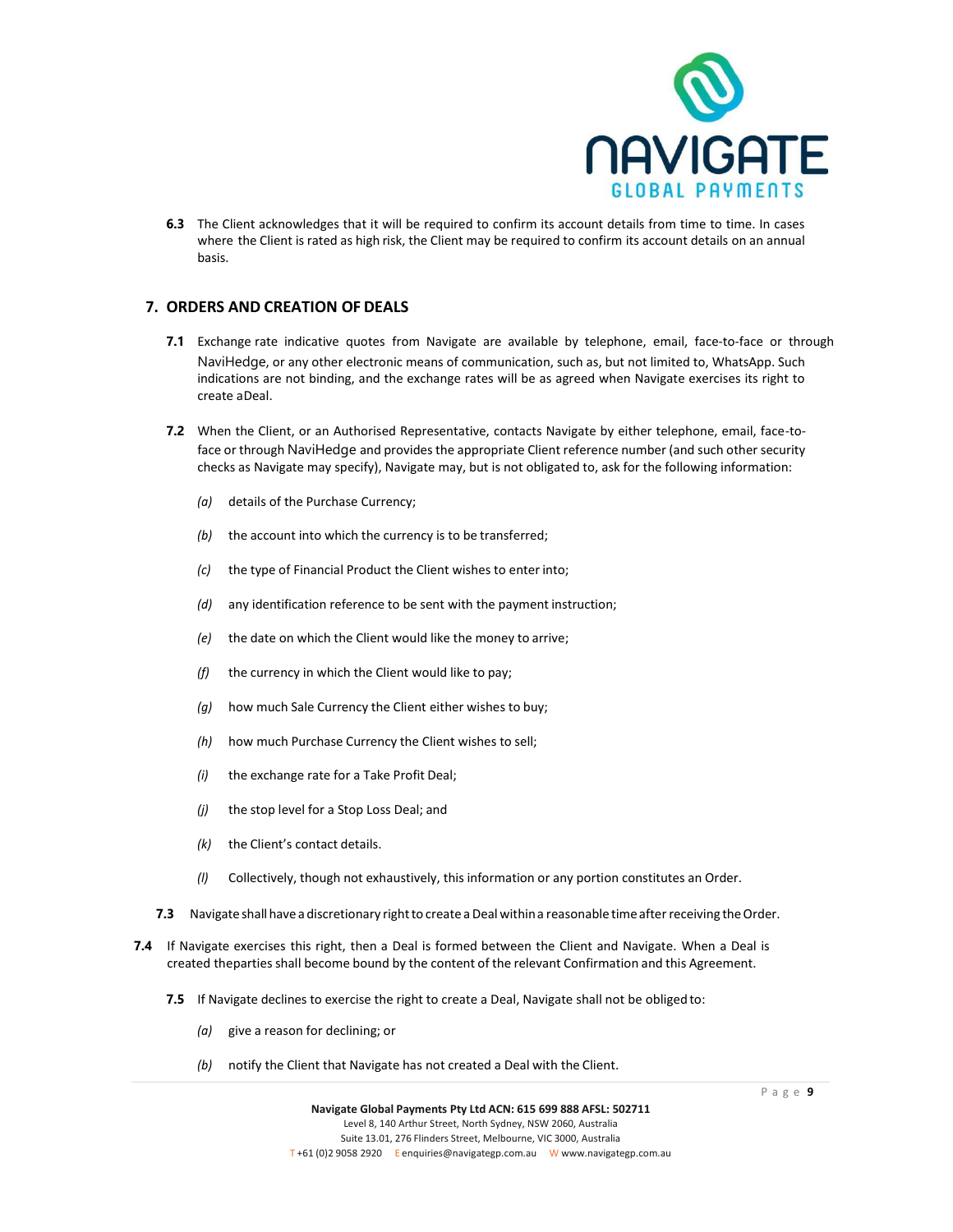

**7.6** The Client shall indemnify Navigate for any error made by the Client or an Authorised Representative in providingOrders to Navigate.

### **8. TELEPHONE AND ELECTRONIC COMMUNICATIONS**

- **8.1** An Authorised Representative may request Navigate to accept Orders by telephone, or electronic communications. When contacted by telephone, Navigate may check the authority of the caller by requesting the caller give his or her name and confirming that such name has been notified to Navigate by the Client as an Authorised Representative. Upon such check confirming the identity of the caller, Navigate may rightfully assume that the caller has the full authority as previously notified by the Client.
- **8.2** The Client acknowledges and agrees and will ensure that each Authorised Representative acknowledges and

agrees, that Navigate may make a recording of each telephone Orders and any other conversation received froma Client or an Authorised Representative. The recording remains the sole property of Navigate. The telephone recording can be used by Navigate to confirm the terms and conditions of any transaction where there is dispute with a Client as to the Trade Contract Terms of the transaction, and for training and monitoring purposes.

**8.3** An Authorised Representative may request Navigate to accept Orders electronically, via email, text message, SMSor other electronic communication. The Client acknowledges and agrees that upon the acceptance by Navigate ofthe Client's Order and the creation of a Deal, the Client shall be bound by that Deal.

### **9. ONLINE TRANSACTIONS**

- **9.1** If the Client or an Authorised Representative uses NaviHedge, or any future online trading applications Navigate releases for use by its Clients and/or their Authorised Representatives, the Client or Authorised Representative will be able to:
	- *(a)* issue anOrderto Navigatewhich is an offerto enterinto a Deal atthe exchange rate quoted

onNaviHedge;

- *(b)* obtain information relating to balances and transactions booked on the Client's Navigate account;
- *(c)* create and manage beneficiary information;
- *(d)* use such other facilities as Navigate may from time to time make available through NaviHedge.
- **9.2** Navigate may at any time without notice suspend, withdraw or deny access to NaviHedge to a Client or one or more, or all of the Authorised Representatives for any reason including but not limited to security, quality of service, failure by the Client to pay an amount when due or breach by the Client of any provision of this Agreement.
- **9.3** A Client can end access to NaviHedge at any time by contacting Navigate via telephone or email.
- **9.4** Navigate can delay, decline or reverse any Order or Deal if Navigate reasonably: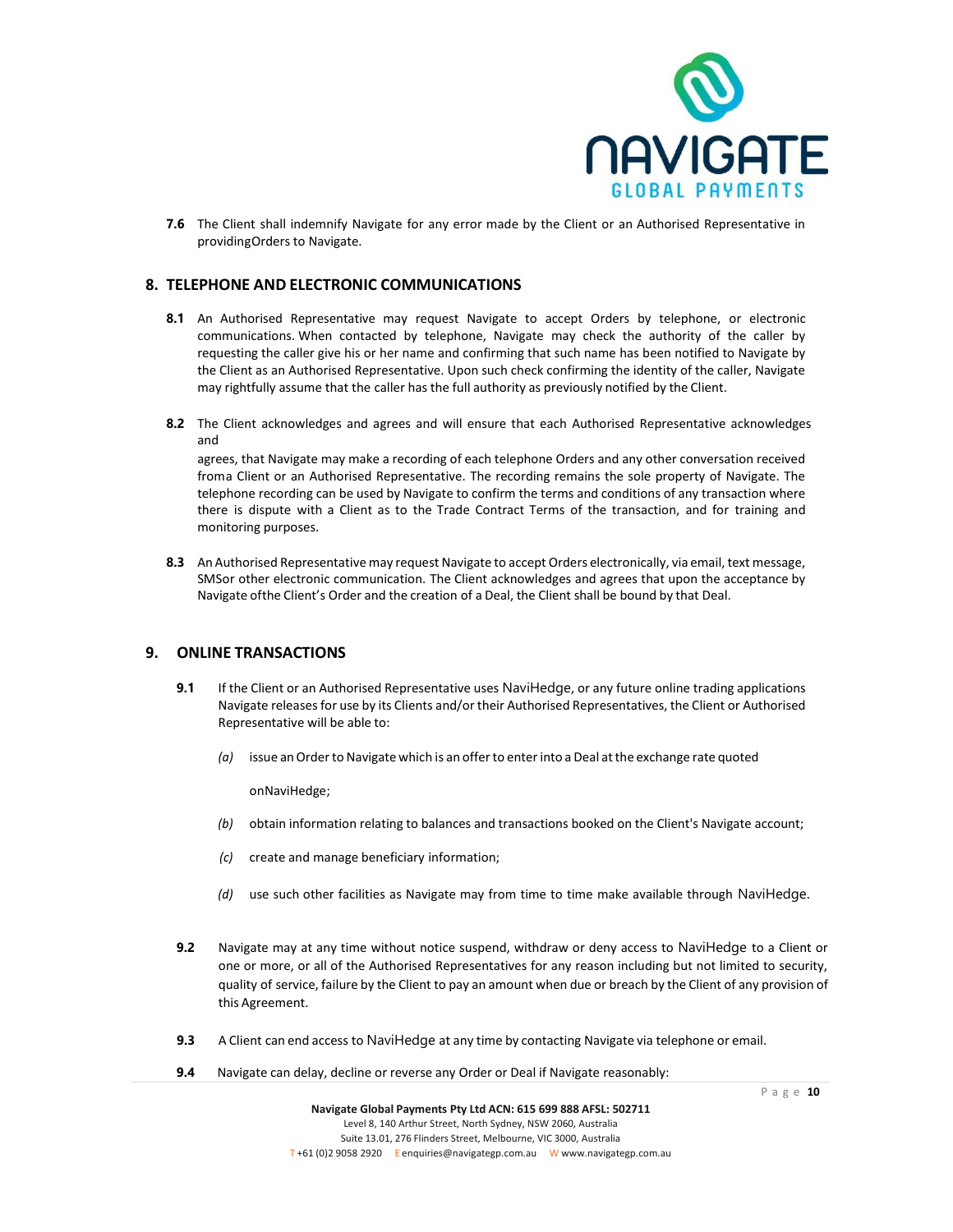

- *(a)* suspects that the transaction might be unlawful or might be associated with financialcrime;
- *(b)* believesthat by carrying out the transaction Navigate might breach its compliance obligations;
- *(c)* believes that you are in breach of this Agreement;
- *(d)* believes that an Event of Default has occurred in relation to the Client.
- *(e)* Under such circumstances Navigate will not be liable for delaying or refusing to carry out an Order or Deal.

The Client will be liable for allOrders and Dealsmade when using NaviHedge including instances of any misuse, fraud or abuseby the Client or Authorised Representatives or where the Client or Authorised Representatives have disclosed Security Detailsto a third party.

- **9.5** Navigate may change the minimum specification required to access NaviHedge and also may make operational changes to and alter the Services currently available at any time. Navigate will notify Clients of such changes by either placing a message on the Website, log on page of NaviHedge or by email.
- **9.6** Clients are responsible for obtaining, maintaining and ensuring compatibility of their electronic software, devices and equipment. Navigate will not be responsible for any loss of or damage to a Client's data, software, computer, electronic devices, telecommunications or other equipment caused by use of NaviHedge, unless such loss or damage is directly and solely caused by our negligence or deliberate default.
- **9.7** Clients are responsible for ensuring that their electronic devices and equipment are free from viruses and othermalware and Navigate will not be responsible for any losses incurred by failure to do this. Navigate shall use reasonable endeavours to keep NaviHedge free from viruses and corrupt files but cannot guarantee that NaviHedge will be free from infection by viruses or anything else with contaminating or destructive properties. Navigate is not able to guarantee that access to NaviHedge will be uninterrupted, continuous or errorfree.
- **9.8** Clients must not:
	- *(a)* misuse NaviHedge by knowingly introducing viruses, trojans, worms, logic bombs or other materialwhich is malicious or technologically harmful;
	- *(b)* attempt to gain unauthorised access to NaviHedge or any server, computer or database connected to NaviHedge;
	- *(c)* attack NaviHedge via a denial-of-service attack or a distributed denial-of service attack.
	- *(d)* By breaching this provision, a Client may also commit a criminal offence. Navigate may report any such breachto the relevant law enforcement authorities and will co-operate with those authorities by disclosing a Client's identity to them. In the event of such a breach, the Client's right to use NaviHedge will cease immediately and without Notice. Navigate will not be liable for any loss or damage caused by a distributed denial-of-service attack, viruses or other technologically harmful material that may infect a Client's electronicdevices and equipment.

### **10. SECURITY DETAILS**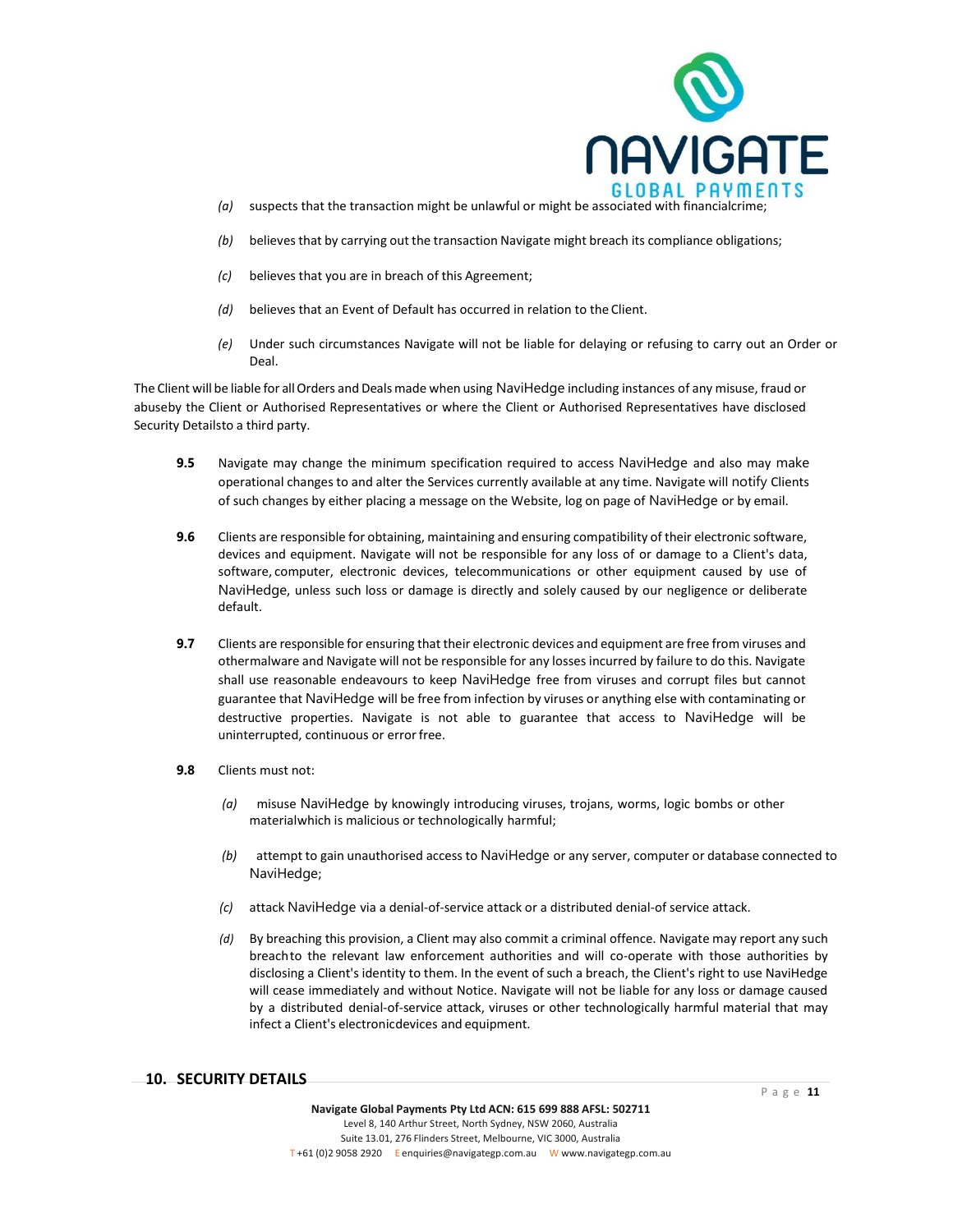

- **10.1** For security purposes, when accessing NaviHedge it is a condition that Navigate is satisfied of your identity. Accordingly, Navigate is entitled not to act on Orders, information or requests received through NaviHedge ifNavigate is in doubt as to Client identity.
- **10.2** Whenever a Client or an Authorised Representative uses NaviHedge the use of Security Details authorises Navigate to act on any Orders, information or requests received. Navigate will treat use of Security Details as the Client's consent to conduct transactions using NaviHedge.
- **10.3** When activating NaviHedge, before being granted access, a Client must set up their Security Details. SecurityDetails may include:
	- *(a)* a login Authorised Representative name,
	- *(b)* a login password; and
	- *(c)* any other information that Navigate may require.

Each Authorised Representative will also have to set up their separate Security Details to gain access to NaviHedge.

- **10.4** Clients and Authorised Representatives must change their Security Details if asked to do so by Navigate at anytime and for any reason. Navigate also reserves the right to change Security Details without prior notice.
- **10.5** The Client must take all reasonable precautions to ensure that:
	- *(a)* Security Details are kept secure and confidential;
	- *(b)* each Authorised Representative to whom Security Details are provided, will keep them secure andconfidential;
	- *(c)* no unauthorised person is able to use the Security Details.
- **10.6** The Client must inform Navigate immediately should they suspect or discoverthat:
	- *(a)* their Security Details are lost or stolen;
	- *(b)* someone else knows their Security Details; or
	- *(c)* someone has used or tried to use their Security Details.

If a Client's Security Details have been used to access NaviHedge and Navigate has not received any notification of anyunauthorised use Navigate will act on any Orders, information or requests it receives.

# **11. OPTIONS CONTRACTS**

- **11.1** A Client may buy or sell an Options Contract by placing an Order with Navigate.
- P a g e **12 11.2** The Client must pay Navigate the Premium, where such has been included as part of the Options Contract, during business hours on the Premium Payment Date. The Premium is not refundable. If the Client does not pay the Premium in accordance with the Trade Contract Terms of a Deal and this

**Navigate Global Payments Pty Ltd ACN: 615 699 888 AFSL: 502711** Level 8, 140 Arthur Street, North Sydney, NSW 2060, Australia Suite 13.01, 276 Flinders Street, Melbourne, VIC 3000, Australia T +61 (0)2 9058 2920 E [enquiries@navigategp.com.au](mailto:enquiries@navigategp.com.au) W [www.navigategp.com.au](http://www.navigategp.com.au/)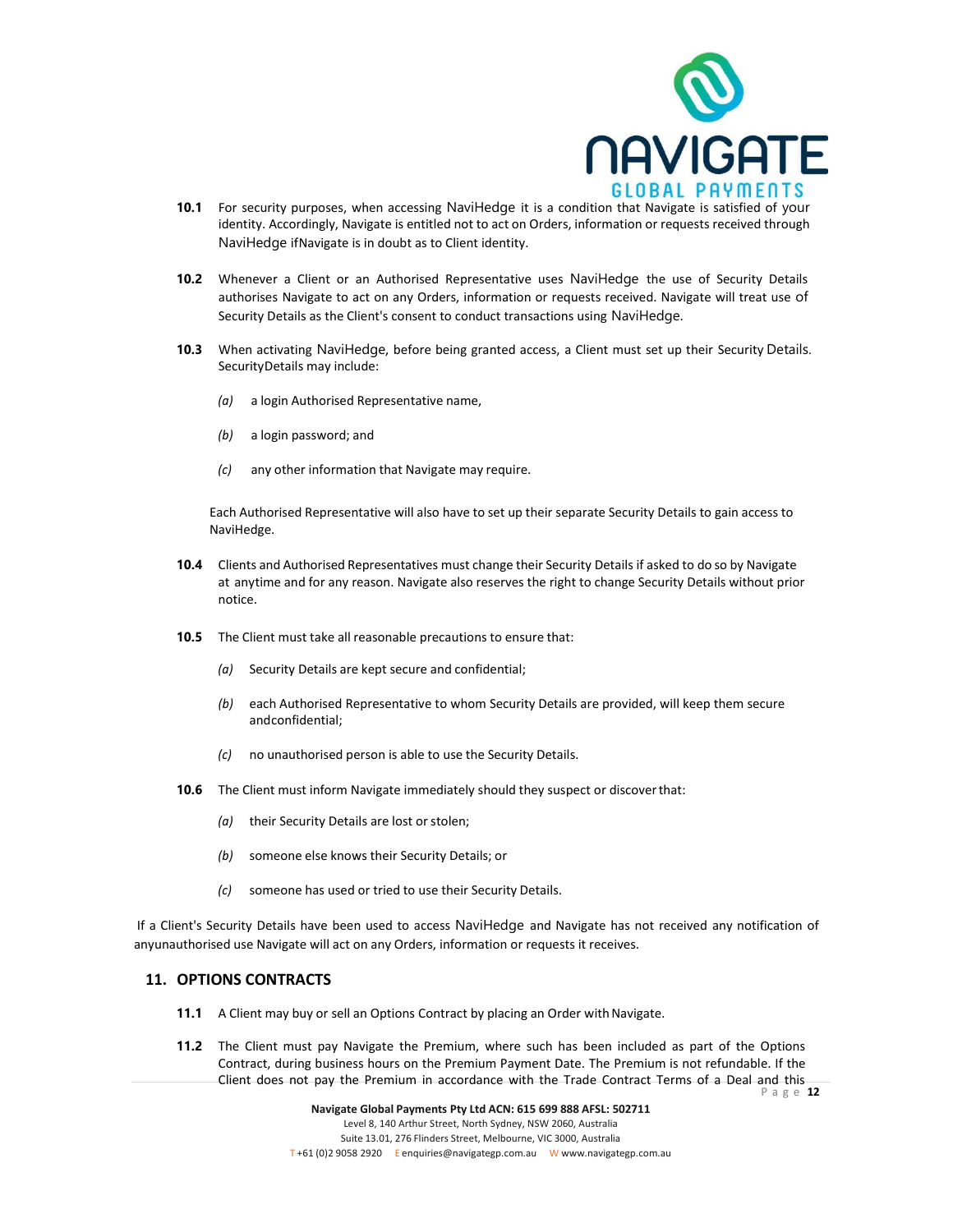

Agreement Navigate may terminate the Options Contract and recover all resulting costs and expenses from the Client.

- **11.3** If the Client has purchased an Options Contract, the Client may elect to exercise the Options Contract on the Expiration Date by giving an Exercise Notice to Navigate.
- **11.4** The Client may make a request to Navigate that it intends to Close Out or surrender the Options Contract. Navigate may agree to accept this request if the Client agrees to pay any required Premium or other closeoutcosts and that any Notice of closure or surrender has been received by Navigate before the Cut-Off Time on the Expiration Date. Navigate will calculate the Premium or other amounts due to Navigate for Closing Out orsurrendering the Options Contract and this will be paid by the Client to Navigate.
- **11.5** If an Option has been exercised, each party must pay the currency and amount due to the other party on theDeal Date as specified in the relevant Trade Contract Terms.
- **11.6** If an Options Contract has not been exercised or Closed Out in accordance with this Agreement, the Options Contract will lapse at the Expiration Date or on the occurrence of an Event of Default.
- **11.7** Where an Options Contract is classified as a Non-Deliverable Option, it will be cash-settled against the fixing rateas prescribed in the confirmation and determined by Navigate, on the Expiration Date. This will occur insteadof delivery ofthe underlying foreign currency. Settlement will be by a net cash payment. The Client must adviseNavigate if they have this requirement at any time.
- **11.8** Where an Options Contract includes other terms, rates or conditions not defined in this Agreement, they will be set out in the Confirmation and/or Trade Contract Terms. You should immediately tell Navigate if you do not understand how they operate, or if you would otherwise like clarification. In the absence of such notice tothe contrary by you to Navigate, we will take it that you understand all, or any other terms, rates or conditionsnot defined in this Agreement.
- **11.9** Where an Options Contract is entered into which includes a barrier level, Navigate will be the sole barrier determination agent to determine, in good faith, if the Foreign Exchange rate relevant to the barrier level wasactually triggered.

### **12. CONFIRMATIONS**

- **12.1** Upon Navigate accepting an Order and entering into a Deal with the Client, Navigate will provide a Confirmation for the Deal.
- **12.2** The Client is required to check the details set out in the Confirmationimmediately.
- **12.3** If the information contained in the Confirmation is incorrect the Client must immediately notify Navigate, whereupon a revised Confirmation will be sent which the Client will again need to check in accordance with clause 12.2.
- **12.4** Unless the Client responds immediately to the Confirmation under clause 12.3, Navigate may execute the Order that has been entered into and the Client is required to send Navigate the pre-agreed Purchase Currency amount on the agreed date, and otherwise meet its obligations as set out in this Agreement and the Confirmation.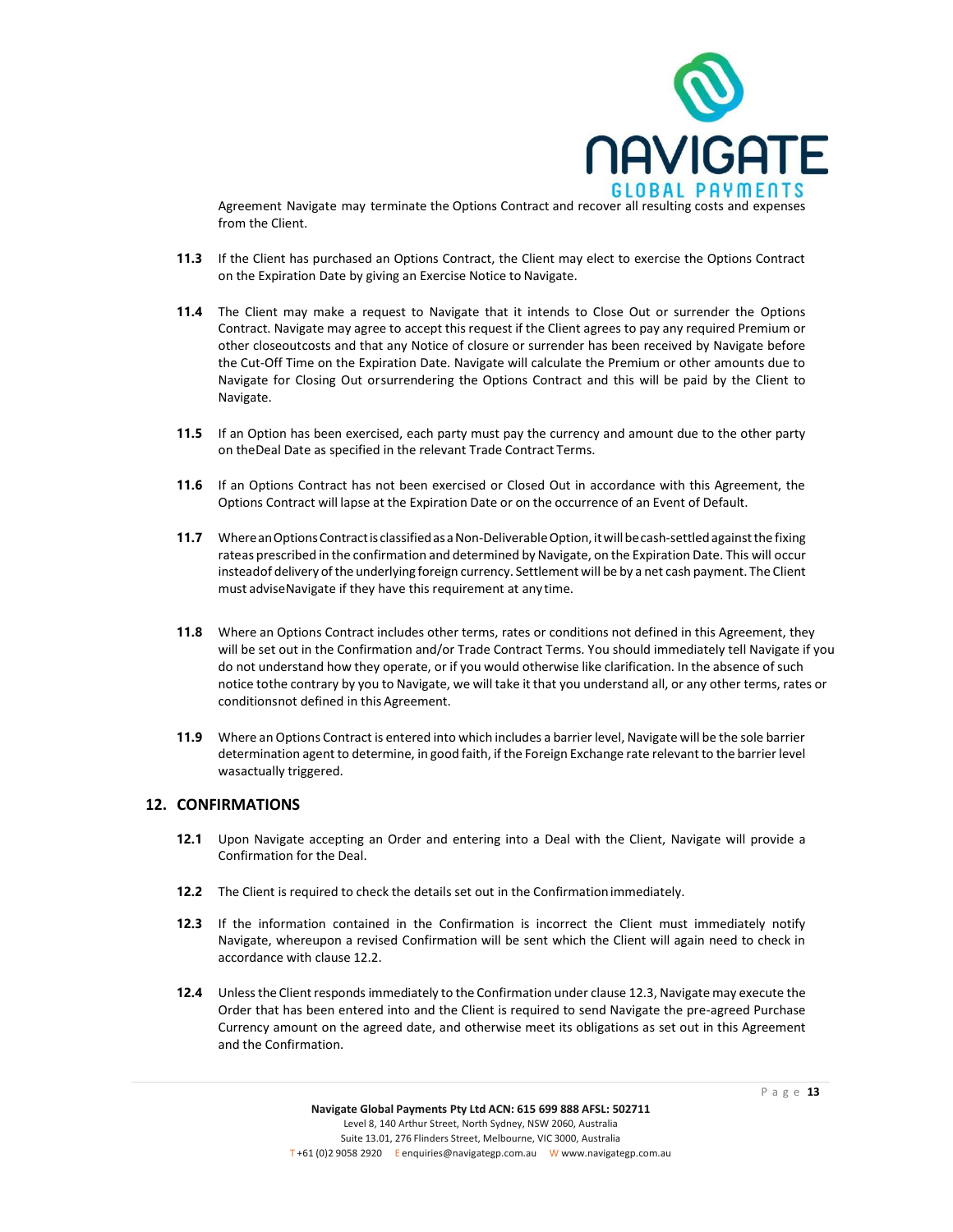

### **13. METHOD AND TIMING OF PAYMENT**

- **13.1** Any payment to Navigate in any currency will be at an exchange rate agreed to with the Client at the time theDeal is created.
- **13.2** Any sums that the Client owes to Navigate must be paid in one of the following ways:
	- *(a)* by online bank transfer; or
	- *(b)* by same day bank transfer.

The Client must not deposit cash into Navigate' accounts under any circumstances.

- **13.3** In the event of a Spot Contract the Client must pay the Purchase Currency in full into the bank account nominated by Navigate on or before the Deal Date.
- **13.4** In the event of a 'same day' trade, the Client must pay the Purchase Currency into the account nominated byNavigate by no later than 12pm (midday) on the DealDate.
- **13.5** Navigate will treat the beneficiary information provided by a Client as correct. Navigate will not be liable to the Client for the non-execution of a payment or for the defective execution of a payment or for any delay in making a payment if the information provided or selected isincorrect.
- **13.6** Navigate will use all reasonable endeavours to make payments to the Client or to any third party specified by the Client, in accordance with the timing specified in the Client's Deals. However, Navigate shall not be liable under any circumstances for any direct, indirect or consequential loss (including any loss of profits) incurred asa result of a delay in funds reaching the Client's nominated account.
- **13.7** Navigate will not be liable if a payee/beneficiary bank fails to process a payment correctly.
- **13.8** Navigate is only required to make an international payment to or at the direction of the Client on a particularDay if cleared funds have been received by Navigate prior to the Cut-off Time for thatDay.

International payments relating to funds received by Navigate after the Cut-off Time for a Day will be made on the next Day.

### **14. UNDERPAYMENT OR NON-PAYMENT**

- **14.1** If funds are not received from the Client by the Cut-Off Time on the Deal Date Navigate may in its discretion move the Deal Date to the next Day.
- **14.2** If less than the full amount of funds is received from the Client by the Cut-Off Time on the Deal Date Navigatemay in its discretion or as agreed with or at the request of the Client, fulfill less than the initial value of the Deal.The balance of the funds is still owed to Navigate and Navigate may either recover those monies from the Client as a debt or:
	- *(a)* Close Out the balance of the initial trade; or
	- *(b)* Cancel the initial trade, and, in either case, allocate any profit to the Client or recover any loss or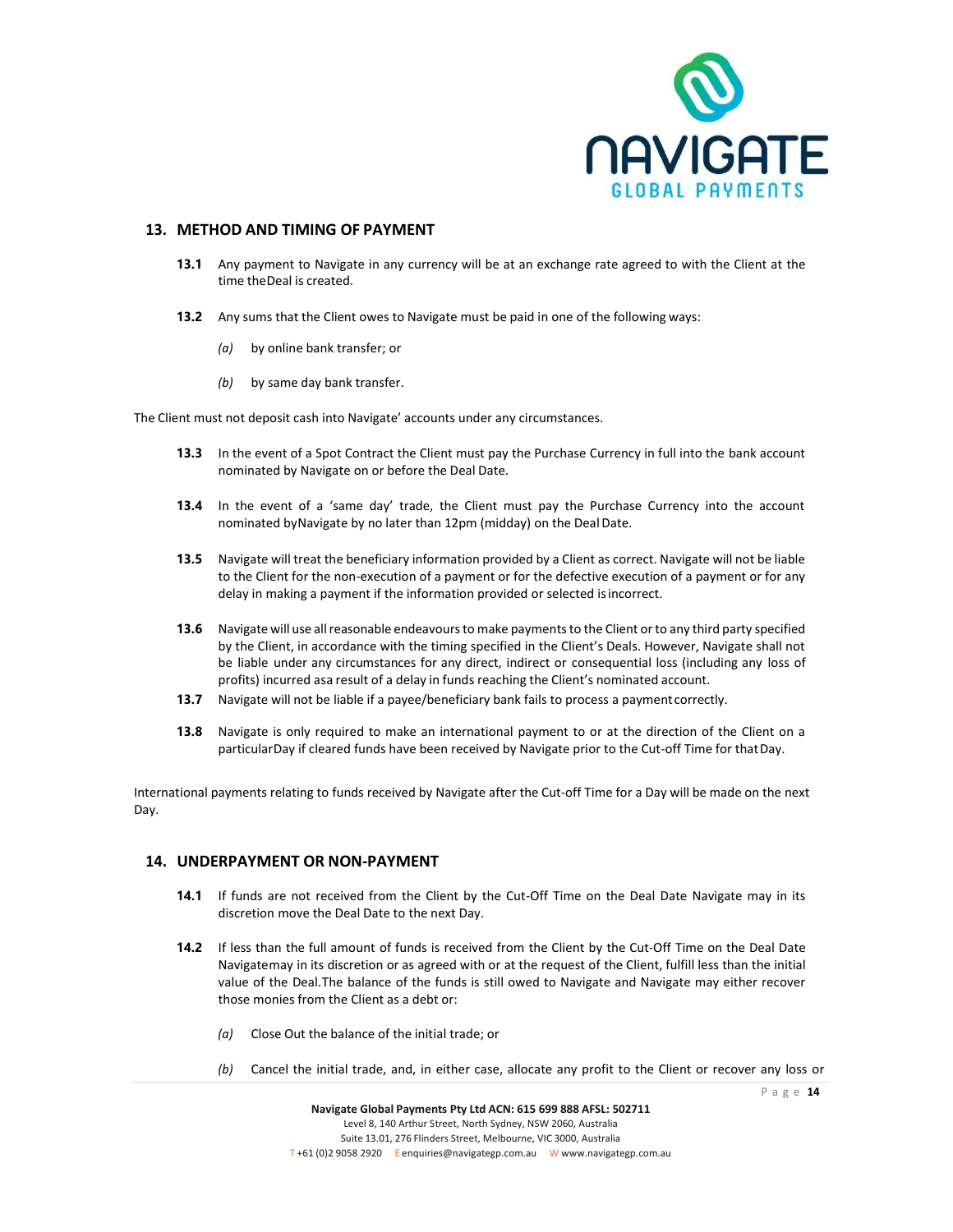

costsincurred by Navigate in so doing from the Client.

- **14.3** If less than the full amount of funds is received from the Client by the Cut-Off Time on the Deal Date and Navigate does not agree to fulfill less than the initial value of the Deal then those funds will be held in the clientsegregated bank account under clause 5 until either:
	- *(a)* the total amount of funds is received in a reasonable time to fulfill the original Deal with a revised DealDate; or
	- *(b)* if no further funds are received in a reasonable time, to be used by Navigate as permitted under thisAgreement.
- **14.4** If clauses 14.1 to 14.3 apply, then Navigate may in its discretion vary the Deal Date of the original Deal to anotherDay and may charge reasonable fees for each day that a Deal Date is extended. Nothing in this clause shall affectthe rights of Navigate to:
	- *(a)* Close Out a Financial product and recover the amount of any lossin so doing from the Client; or
	- *(b)* set off such losses pursuant to clause 23.

### **15. OPERATION OF CLIENT DEAL**

- **15.1** If a Deal is triggered Navigate will Close Out the Financial Product to which the Deal relates.
- **15.2** In the case of a Stop Loss Deal, Navigate will seek to Close Out the Financial Product at a level that is the same(but may be worse) than the stop level.
- **15.3** You acknowledge and agree that the time and level at which Deals are Closed Out will be determined by Navigate, acting reasonably. In this regard:
	- *(a)* Navigate will seek to Close Out a Deal within a reasonable time of the Deal being triggered. Because there may be a manual element to the processing of Deals and because it is possible for a single suddenevent to trigger a large number of Deals, you acknowledge and agree that what constitutes a "reasonabletime" may vary according to the size of the Deal, the level of activity in the underlying market, and the number of other Deals that have been triggered at the time the Deal is triggered.
	- *(b)* At the time Navigate is seeking to execute a Deal, Navigate will have regard to the exchange rate that couldbe achieved in the underlying market for a similar Deal (including as to size).
	- *(c)* Due to market volatility and factors beyond our control, Navigate cannot guarantee that a Financial Product will be Closed Out at the level specified in a Deal. For example, a Stop Loss Deal may be Closed Out at a worse exchange rate than as originally specified in the Trade Contract Terms. In such an event,Navigate will Close Out the Financial Product at the next best available exchange rate.

# **16. CANCELLATION OR ALTERATION OF A DEAL**

16.1 If the Client decides that it wants to change any of the terms, amounts or the dates under a Deal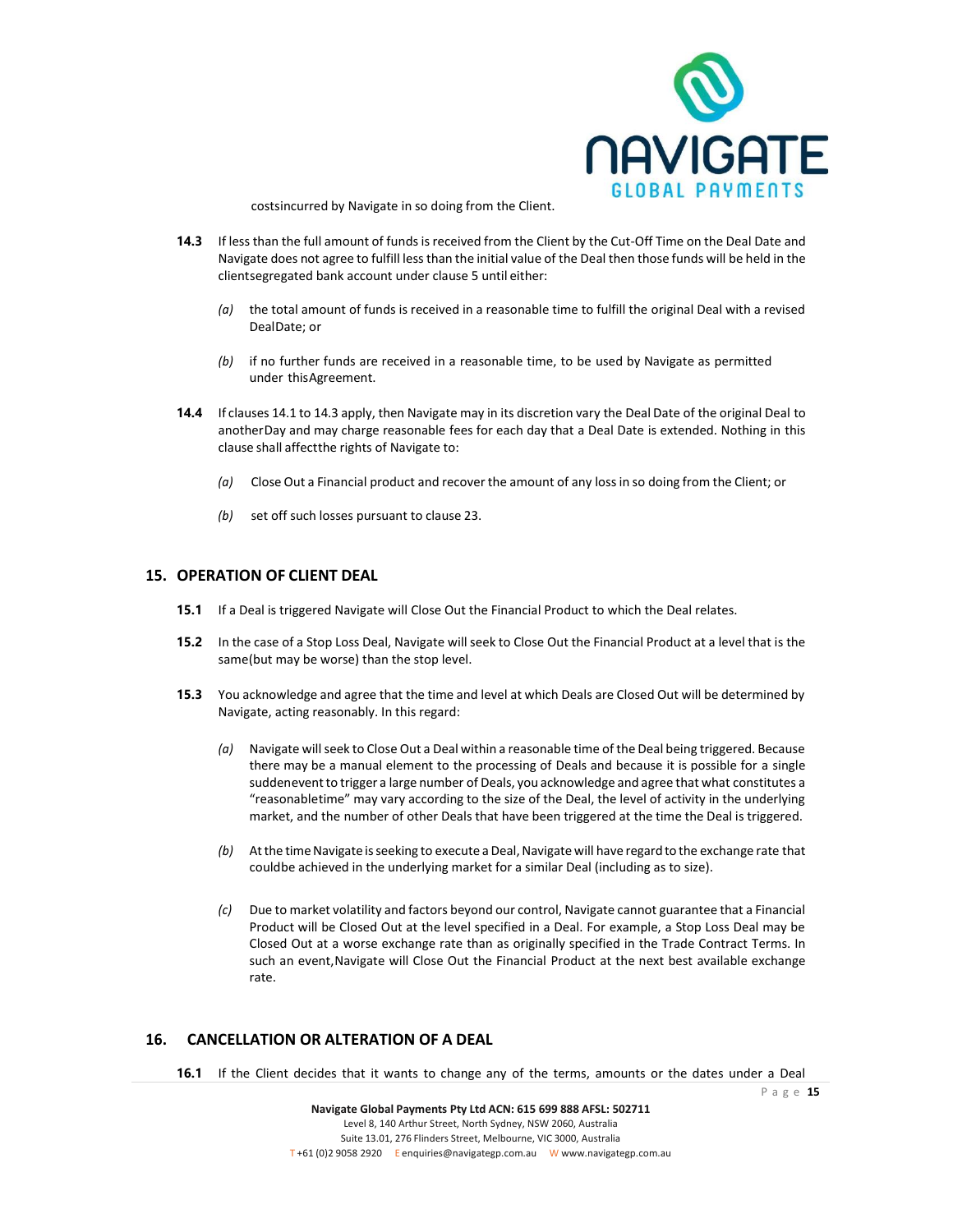

(including to pre-deliver funds), and the Client contacts Navigate accordingly, Navigate may in its discretion:

- *(a)* provide the Client with Trade Contract Terms for the alteration which are reasonable given the market conditions;
- *(b)* vary the Deal Period;
- *(c)* Close Out the Deal and allocate any profit to the Client or recover any loss or costs incurred by Navigatein so doing from the Client; or
- *(d)* Cancel the Deal.
- **16.2** If an alteration under clause 16.1 concerns a Forward Contract, then Navigate may in its discretion agree to change the Deal Period for the Forward Contract on the basis of a Historical Rate Rollover.
- **16.3** If, after a Deal has been placed, the Client informs Navigate that they wish to cancel the Deal or if for any reason Navigate, in its sole discretion, deems it appropriate then Navigate may in each case at its complete discretion either:
	- *(a)* cancel, terminate, rescind or revoke the Deal(s);
	- *(b)* Close Out the Deal(s) and allocate any profit to the Client or recover any loss or costs incurred by Navigatein so doing from the Client; or
	- *(c)* insist on the performance of the Deal.
- **16.4** If the Client cancels, terminates, rescinds, revokes or fails to perform a Deal (including failure to perform on the extension of a Deal Date), the Client is liable for any loss or damage suffered by Navigate in Closing Out a Deal which the Client has cancelled or failed to perform.
- **16.5** Navigate reserves the right to charge the Client:
	- *(a)* an administration fee not exceeding 0.50% of the total face value of the Deal amount, representing administration costs involved in the cancellation, termination, rescission, revocation of or failure to perform the Deal; and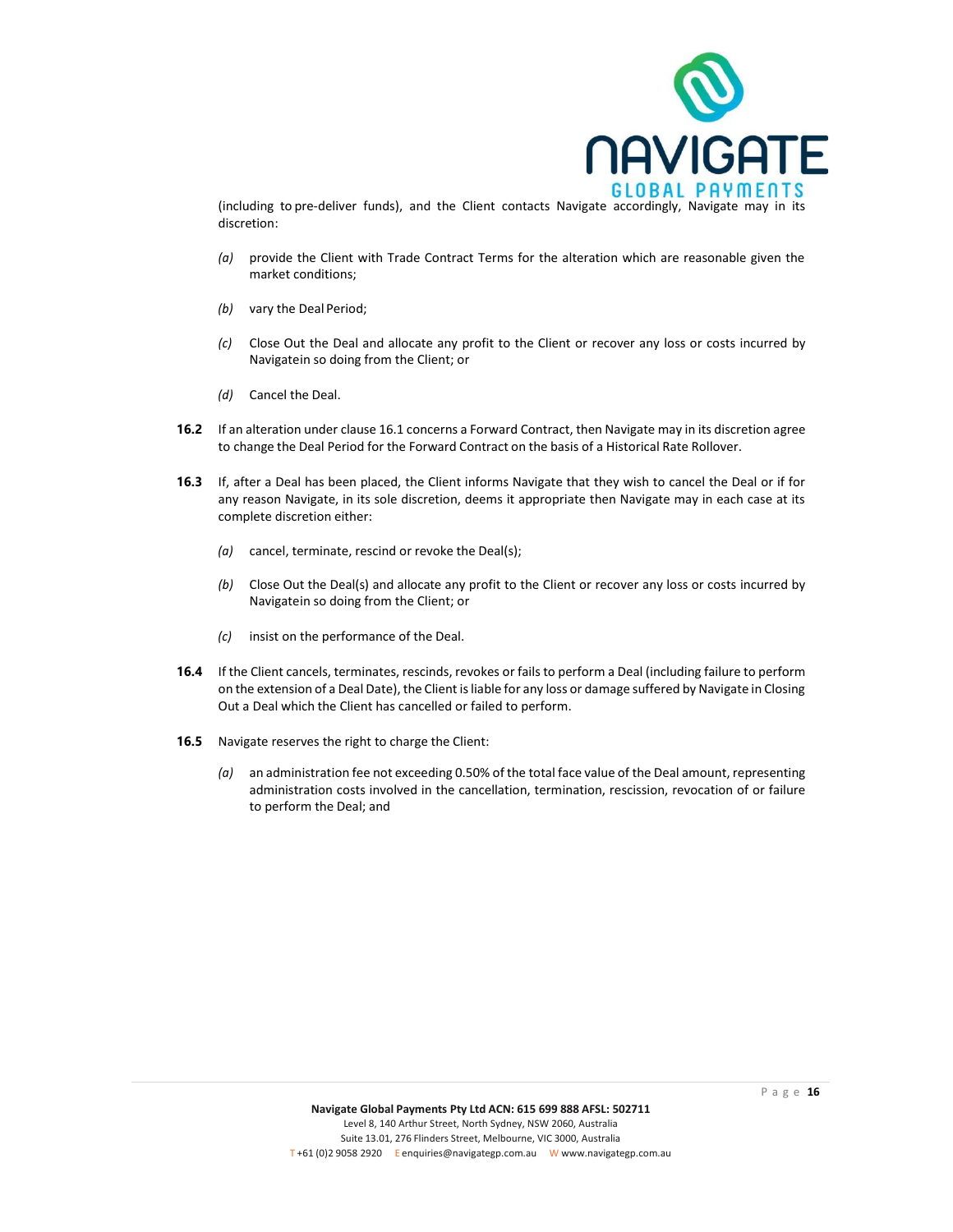

- *(b)* a cancellation fee not exceeding 1% of the total face value of the Deal amount in Closing Out the Deal, in addition to the Mark to Market cost; and
- *(c)* Navigate may retain for its sole account any profit arising from the cancellation, termination, rescission,revocation of or failure to perform the Deal(s) or any part of this contract & ancillary contracts.
- **16.6** The Client may forfeit part or all of any Deposit or Initial Deposit in the event of cancellation, termination, rescission, revocation or failure to perform a Deal, or upon the occurrence of an Event of Default. Where Navigate has suffered loss it reserves the right to set off against:
	- *(a)* the Deposit;
	- *(b)* the Initial Deposit;
	- *(c)* client profits on the Close Out of a Financial Product; or
	- *(d)* any other funds received from the Client, any charges, fees or losses sustained by Navigate in Closing Outthe Deal.

### **17. DEPOSIT**

- **17.1** The Client agrees to pay the Initial Deposit to Navigate within 1 Business Day prior to the date of the Confirmation. Or, on the date of Confirmation, as authorised by Navigate.
- **17.2** When using Options Contracts or Forward Contracts, Navigate may in its absolute discretion require a Depositcalculated as a percentage of the total Deal.
- **17.3** Payment of the Deposit is treated by Navigate as a part-payment for the Options Contract or Forward Contract.When Navigate accepts a Deposit the Client immediately receives Reciprocal Obligations under the Trade Contract Terms. The Deposit has purchased that Reciprocal Obligation and is not "client money".
- **17.4** Payment of the specified Deposit may be made by electronic transfer or same day bank transfer to an accountnominated by Navigate.

### **18. MARGIN CALL**

- **18.1** Navigate may at its sole discretion require the Client to pay a Margin Call, including (but not limited to), in the following circumstances:
	- *(a)* when the Mark to Market position of a Client's Deal or combination of Deals exceeds the Credit Limit;
	- *(b)* an Event of Default occurs: or
	- *(c)* there is a material change in the Client's financial position; or
	- *(d)* in any other circumstances where Navigate, in its sole discretion, deems appropriate.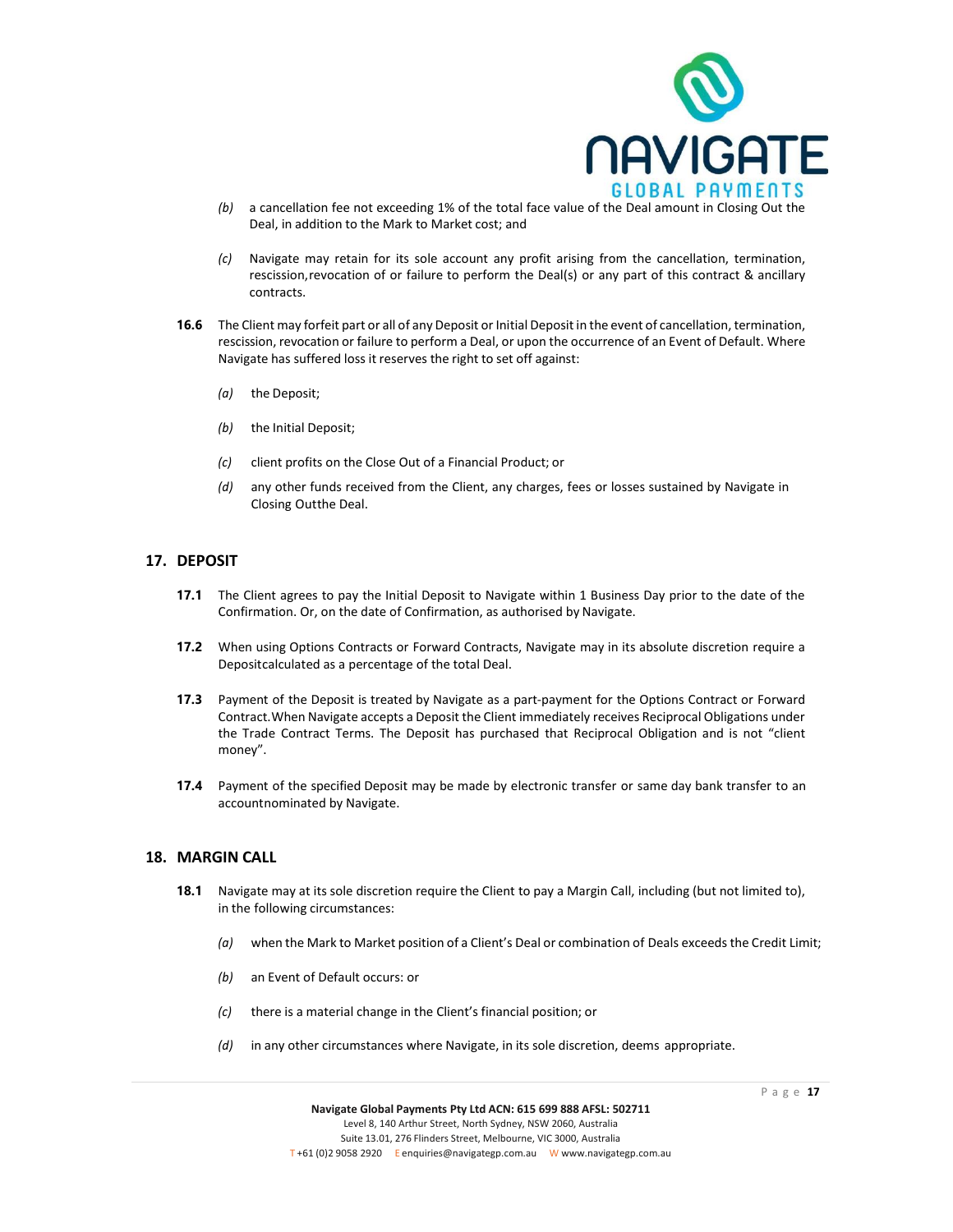

- **18.2** The factors which Navigate will consider prior to making a Margin Call include:
	- *(a)* if at any time the Deposit held by Navigate is approaching or is no longer sufficient to cover the Mark toMarket value (in Australian dollars) of all Options and/or Forward Contracts that the Client has open withNavigate;
	- *(b)* if at any time the pre-agreed Credit Limit assigned to the client by Navigate is no longer sufficient to coverthe Mark to Market value (in Australian dollars) of all Options and/or Forward Contracts that the Client has open with Navigate; and
	- *(c)* any other circumstances where Navigate deems appropriate where the client needs to bring their accountup to a particular balance.
	- *(d)* At anytime when Navigate deems market risk isincreased.
- **18.3** Navigate may, at its sole discretion, require the Client to pay multiple Margin Calls.
- **18.4** The Client shall pay the Margin Call no later than 1 Day after it receives Notice of that amount from Navigate.
- **18.5** When Navigate accepts payment of a Margin Call the Client immediately receives Reciprocal Obligations underthe Trade Contract Terms. Margin Call payments purchase that Reciprocal Obligation and are not "client money".

### **19. CREDIT LIMITS**

- **19.1** The Client understands that:
	- *(a)* Navigate may grant certain Clients a Credit Limit.
	- *(b)* If the Mark to Market of Unsettled Spot Positions, Open Forward Contracts and Options Contracts is approaching or has exceeded the Client's Credit Limit, Navigate reserves the right to request the Client to pay a Margin Call;
	- *(c)* Navigate is not obliged to provide credit to the Client; and
	- *(d)* any Credit Limit set by Navigate may be reduced or withdrawn at any time by giving Notice to the Client.
- **19.2** The Client acknowledges that if Navigate creates a Deal which would result in a Credit Limit being exceeded:
	- *(a)* Navigate is not obliged to inform the Client that the Credit Limit will be exceeded;
	- *(b)* the Client will continue to be liable to Navigate for all amounts including those above the Credit Limit; and
	- *(c)* Navigate is not obliged to create any subsequent Deal where a Credit Limit might be exceeded.

### **20. DELAYS AND QUOTING ERRORS**

**20.1** Navigate shall not be responsible or liable for the time it may take financial institutions to settle accounts. Navigate shall not be liable for delays, damages, failures or errors in the completion of a Deal,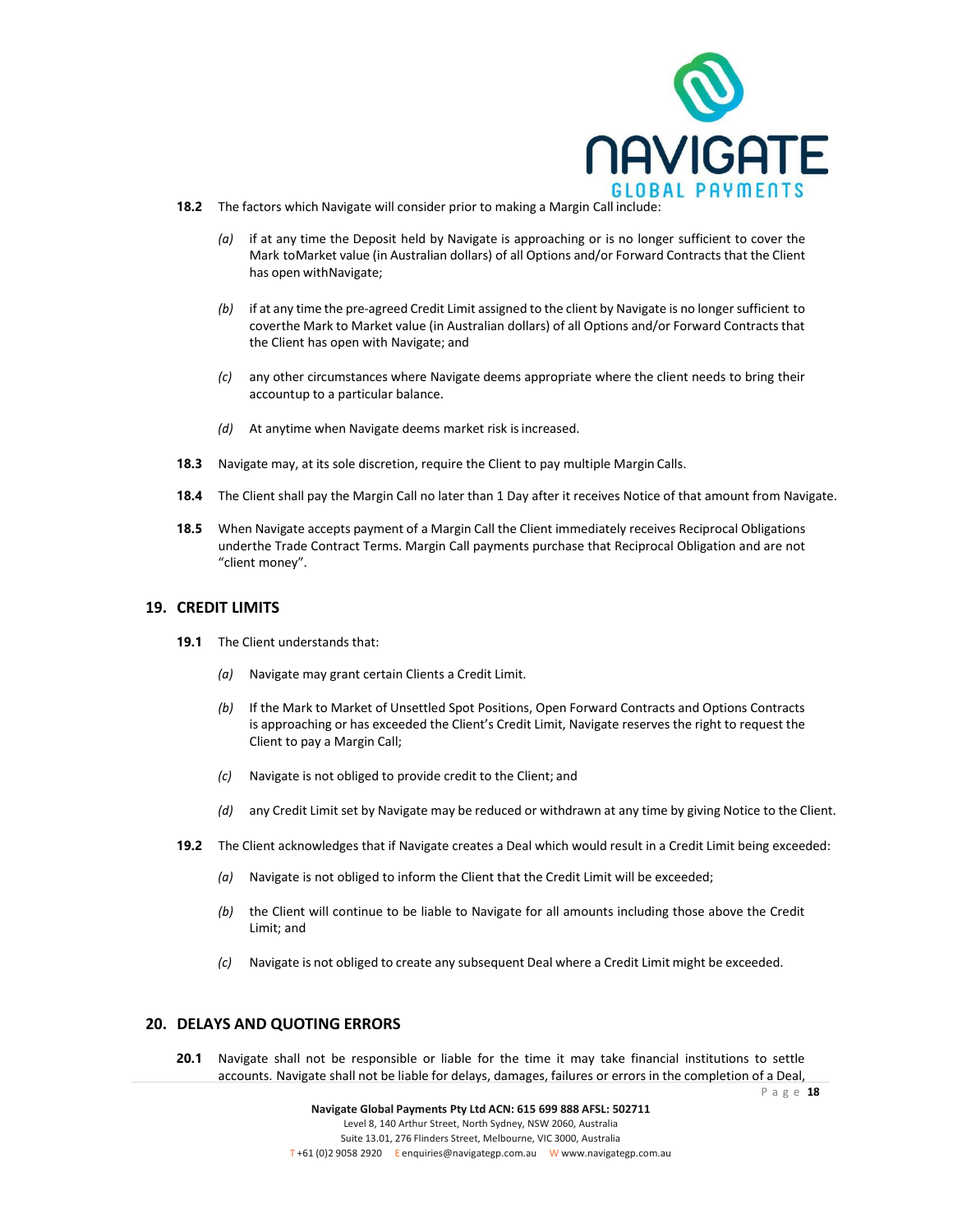

unlessthe delay,damage or failure is the direct result of Navigate's gross negligence or wilful misconduct

- **20.2** Should a Quoting Error occur, Navigate:
	- *(a)* is not liable for any damages, claims, losses, liabilities or costs arising from the Quoting Error; and
	- *(b)* reserves the right to make the necessary adjustments to correct the Quoting Error.
- **20.3** Any dispute arising from a Quoting Error will be resolved on the basis of the fair market value, as determined by Navigate acting reasonably, of the relevant currency at the time such Quoting Error occurred.
- **20.4** If Navigate is unable to perform its obligations under this Agreement or a Deal because of factors beyond its control or because of a Force Majeure event, Navigate will notify the Client as soon as is reasonably practicableand will use reasonable endeavours to secure the return of any money paid by the Client in respect of which Navigate has been unable to discharge its obligations under this Agreement.
- **20.5** Navigate may give a Notice to the Client at any time if it forms the view that market conditions in the relevant financial market for the currency concerned are seriously disturbed. This includes circumstances where, in Navigate' opinion, deposits in the currency concerned are not available in the ordinary course of business to Navigate in the relevant financial market or because of national or international financial, political or economiccircumstances or exchange controls, it is impractical.
- **20.6** When a Notice under clause 20.5 is given, Navigate' obligations will be suspended while it and the Client negotiate alternative arrangements. If the parties reach agreement before the Deal Date, those alternative arrangements will apply. If they do not reach agreement within that period, each will be released from its obligations under the relevant Deal.

### **21. COMMISSIONS FEES AND EXPENSES**

- **21.1** The Client agrees to pay:
	- *(a)* any fees set out elsewhere in this Agreement;
	- *(b)* an amount equal to any other fee charged or levied on Navigate, or other expense incurred by Navigate,arising from any action taken pursuant to this Agreement;
	- *(c)* all taxes (including GST) and expenses incurred by the Client in connection with this Agreement.
- **21.2** The Client confirms and acknowledges that Navigate is, without limiting its powers to recover amounts owing bythe Client to Navigate in any other way, permitted to deduct, without further reference to the Client, chargesrelating to any Services provided by Navigate including administration charges (including but not limited to fees associated with payment processing, debt collection and telephone transcript copies), chargesrelating tothe use of NaviHedge and any transaction fees charged to Navigate by others with respect to the Client's transactions including, but not limited to tracing fees.
- **21.3** Navigate may in its absolute discretion waive or reduce fees or transaction charges, for individual clients or forclasses of clients, for any length of time, with or without conditions, without notice.
- **21.4** The Client acknowledges that should they enter into a Deal with Navigate, the Client must pay all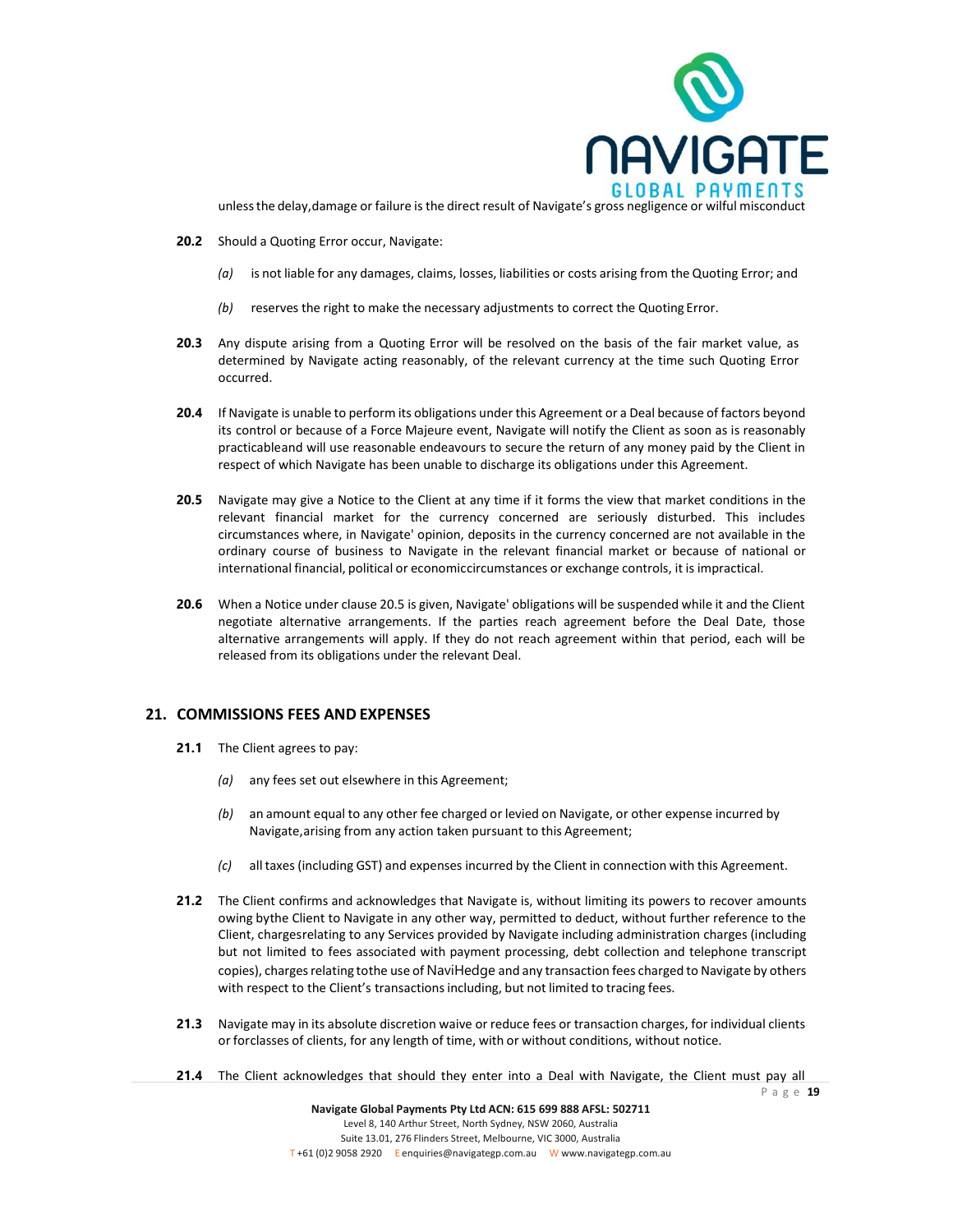

transaction charges, fees, Deposits, Initial Deposits, settlements, interest and any other amounts due under this Agreement on demand by Navigate in cleared funds or otherwise as required in accordance with the terms ofthis Agreement.

**21.5** The Client agrees that Navigate may at any time share transaction fees and charges with any other persons without being required to disclose the sharing of such fees and charges to the Client, unless such disclosure isrequired by Law.

### **22. TERMINATION**

- **22.1** This Agreement may be terminated immediately by the Client or Navigate by Notice to the other in writing.
- **22.2** Upon termination of this Agreement Navigate may at its complete discretion, in respect of any Deal, either:
	- *(a)* cancel, terminate, rescind or revoke the Deal;
	- *(b)* Close Out the Deal and allocate any profit to the Client or recover any loss or costs incurred by Navigatein so doing from the Client; or
	- *(c)* insist on the performance of the Deal,

and the provisions of clause 16 above shall apply.

- **22.3** Termination by either party shall not:
	- *(a)* relieve either party of any antecedent obligations arising before termination of this Agreement or obligationswhich are expressed to continue in force after termination; or
	- (b) subject to the operation of clause 22.2, relieve the Client of any obligations arising out of any Deal entered intoprior to such termination.
- **22.4** In the event that Navigate is made aware of or has reason to believe any of thefollowing:
	- *(a)* that the Client has provided false or misleading information to Navigate; or
	- *(b)* that the Client has participated or is participating or has assisted or is assisting in money laundering orterrorist financing; or
	- *(c)* that the Client is being officially investigated by law enforcement and/or regulatory agencies;

then Navigate, at its sole discretion, may terminate this Agreement immediately by Notice to the Client, andNavigate shall be relieved of any obligations set out in this Agreement or arising out of the transactions contemplated by this Agreement, including any obligations:

- *(d)* arising out of any Deal already placed with Navigate;
- *(e)* to provide the Services; and
- *(f)* to provide the Client or Authorised Representative access to NaviHedge.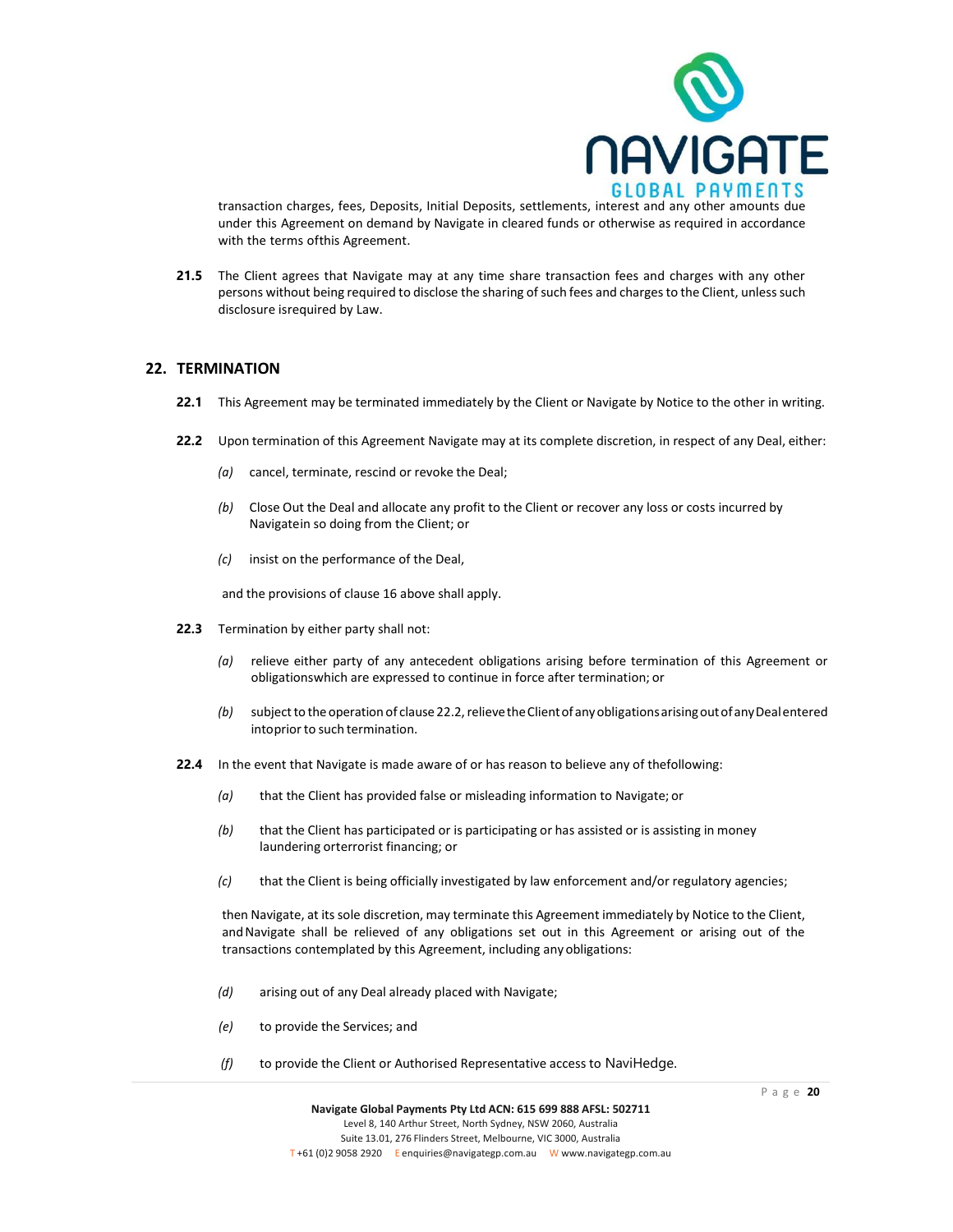

- **22.5** Within two (2) Days of termination of this Agreement the Client will return or destroy all materials receivedfrom Navigate as per Navigate' written instructions.
- **22.6** Each party's duties of payment, delivery, and destruction of materials shall survive termination of thisAgreement as will any other provisions which are expressed to survive termination.

### **23. SET OFF AGAINST MONIES OWED**

- **23.1** In addition to other remedies available to Navigate, the Client authorises Navigate to:
	- *(a)* appropriate, transfer, credit, apply or pay monies that may be received by Navigate (including pursuant to the cancellation, termination, rescission or revocation of any Deal or the Close Out of any Deal) or held by Navigate on the Client's behalf in payment of any amounts which may be outstanding by the Client to Navigate or to an agent of Navigate in a transaction effected on the Client's behalf; and
	- *(b)* set-off against any amounts due to Navigate by the Client, any amounts received by Navigate from or on behalf of the Client including but not limited to moneys received as Deposits or Margin Calls and client profits on the Close Out of a Financial Product. Navigate may determine the application of any amounts which are to be set-off at its owndiscretion.
- **23.2** Payments by the Client to Navigate in accordance with this Agreement must be made without any setoff, counter claim or condition and without any deduction or withholding for any tax or any other reason unless the deduction or withholding is required by applicable Law.
- **23.3** Should the Client be required to make any form of deduction in respect of tax from any payment to be made or if Navigate is required to pay any tax in respect of any payment made in relation to this Agreement at the Client's request the Client agrees to keep Navigate indemnified against that tax and agrees to pay to Navigateany additional amounts required to ensure Navigate receives the full net amount that is equal to the amountNavigate would have received had a deduction, withholding or payment of tax not been made.
- **23.4** Deposits or Margin Calls deposited by the Client will not fall due for repayment until the Client's obligations under this Agreement and under or in respect of any other account between Navigate and the Client are satisfied in full. Until this time, Deposits or Margin Calls will not constitute a debt due from Navigate to the Client nor will the Client have any right to receive payment of these funds.

### **24. LIABILITY AND INDEMNITY**

- **24.1** The Client shall indemnify and hold Navigate harmless from any and all liabilities, claims, costs, expenses and damages of any nature, including, but not limited to, reasonable legal fees and any fees and expenses incurredin connection with litigation, arising out of or relating to the Client's negligence or wilful misconduct, the violation of any Law by the Client, or the breach by the Client of any provision of this Agreement.
- **24.2** The Client also agrees to promptly pay Navigate for all damages, costs and expenses, including reasonable legal fees and expenses, incurred by Navigate in the enforcement of any of the provisions of this Agreement.
- **24.3** Navigate is not responsible for any delays, charges or loss incurred due to errors in the payment or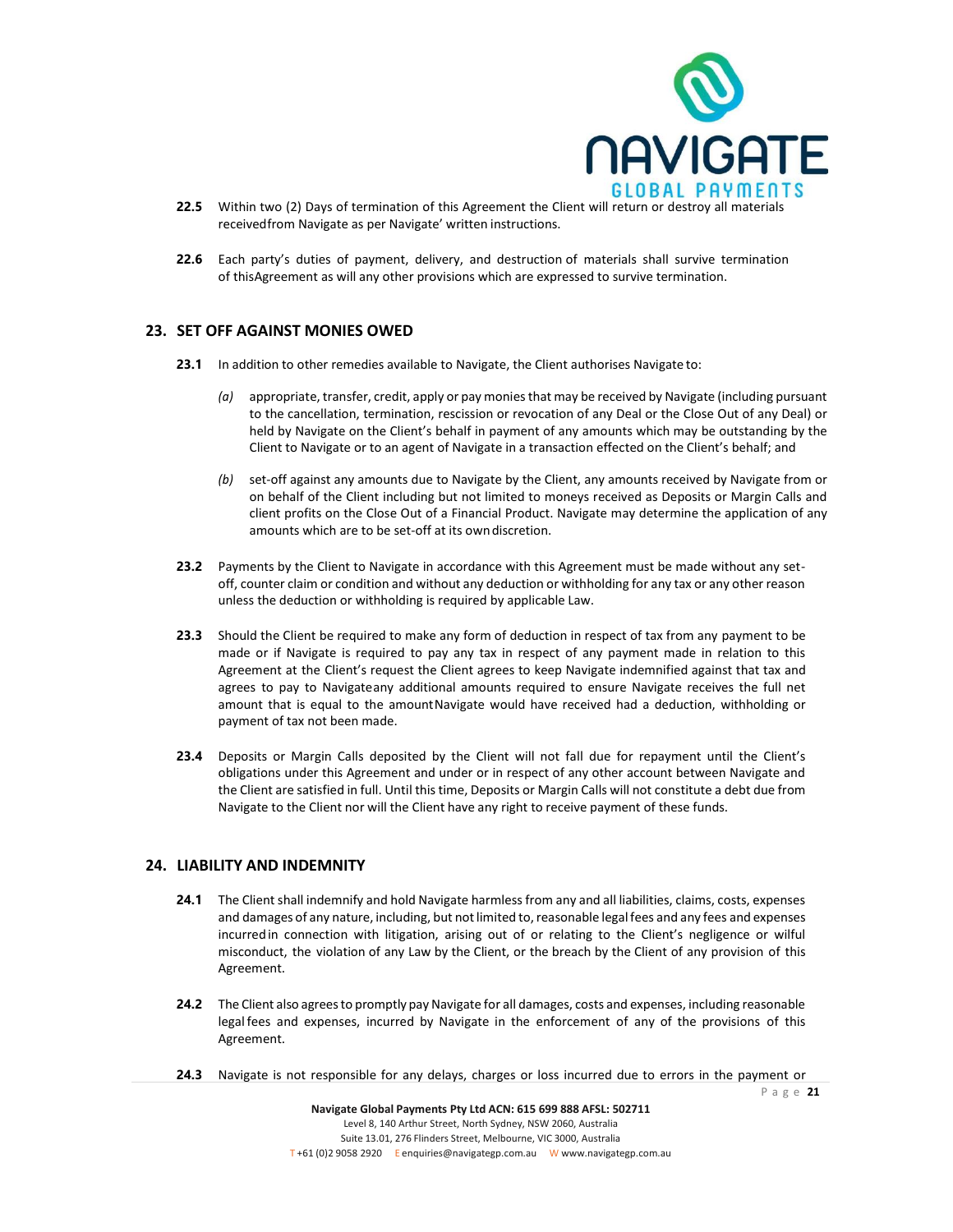

beneficiaryinformation supplied by the Client or where the Client has failed to object to or delayed in objecting to the details in the Confirmation. The Client agrees to indemnify Navigate and be liable for any losses or charges incurred by Navigate arising from such error on the Client's behalf.

- **24.4** Nothing in this Agreement is intended to limit or exclude any liability Navigate may owe the Client under any statutory rights the Client may have. However, to the extent permitted by Law the liability of Navigate for a breach of a condition or warranty of this Agreement is limitedto:
	- *(a)* the supplying of the Services again; or
	- *(b)* the payment of the cost of having the Services supplied again.
- **24.5** The Client's obligations under this clause 24 shall survive the termination of this Agreement.

### **25. INFORMATION AND CONFIDENTIALITY**

- **25.1** The Client acknowledges and agrees that Navigate is permitted to carry out an electronic database search andsearch credit reference agencies in order to verify the Client's identity and credit standing. If such searches arecarried out, Navigate may keep records of the contents and results of such searches in accordance with all applicable Laws.
- **25.2** Navigate reserves the right to collect such information as is necessary from the Client to meet its obligations under applicable Laws. Navigate may pass on information collected from the Client and relating to transactionswith the Client as required by applicable Laws and is under no obligation to inform the Client it has done so. Navigate may undertake all such checks required under applicable Laws in relation to the Client (including restricted lists, blocked persons and countries lists) as deemed necessary or appropriate by Navigate.
- **25.3** Personal information collected by Navigate istreated as confidential and is protected by the Privacy Act 1988.

Navigate will only collect personal information which is necessary to perform the Services.

- **25.4** Navigate will treat the Client's personal information in accordance with its privacy policy, which the Client mayobtain on the Website.
- **25.5** Navigate will use reasonable precautions to maintain the confidentiality of information Navigate receives fromthe Client and material and/or data the Client provides, creates, inputs or develops in connection with the Client's use of the Services. Nonetheless, because such information, material and/or data may be provided through the internet, the Client hereby acknowledges and agrees that Navigate cannot assure that such information, material and/or data will continue to be confidential.
- **25.6** The Client accepts the risk of a third party receiving confidential information concerning the Client and specifically releases and indemnifies Navigate from any claim arising out of a third party intercepting, accessing,monitoring or receiving any communication from a Client intended to be provided to Navigate or from Navigate intended to be provided to the Client.
- 25.7 The Client acknowledges and agrees that Navigate may disclose the Client's name and other personal and financial information about the Client, and any relevant details of an Authorised Representative, to its employees, representatives, officers, agents, and affiliates, as well asto a governmental entity or selfregulatory authority, an internet service provider or any other third party agent or service provider for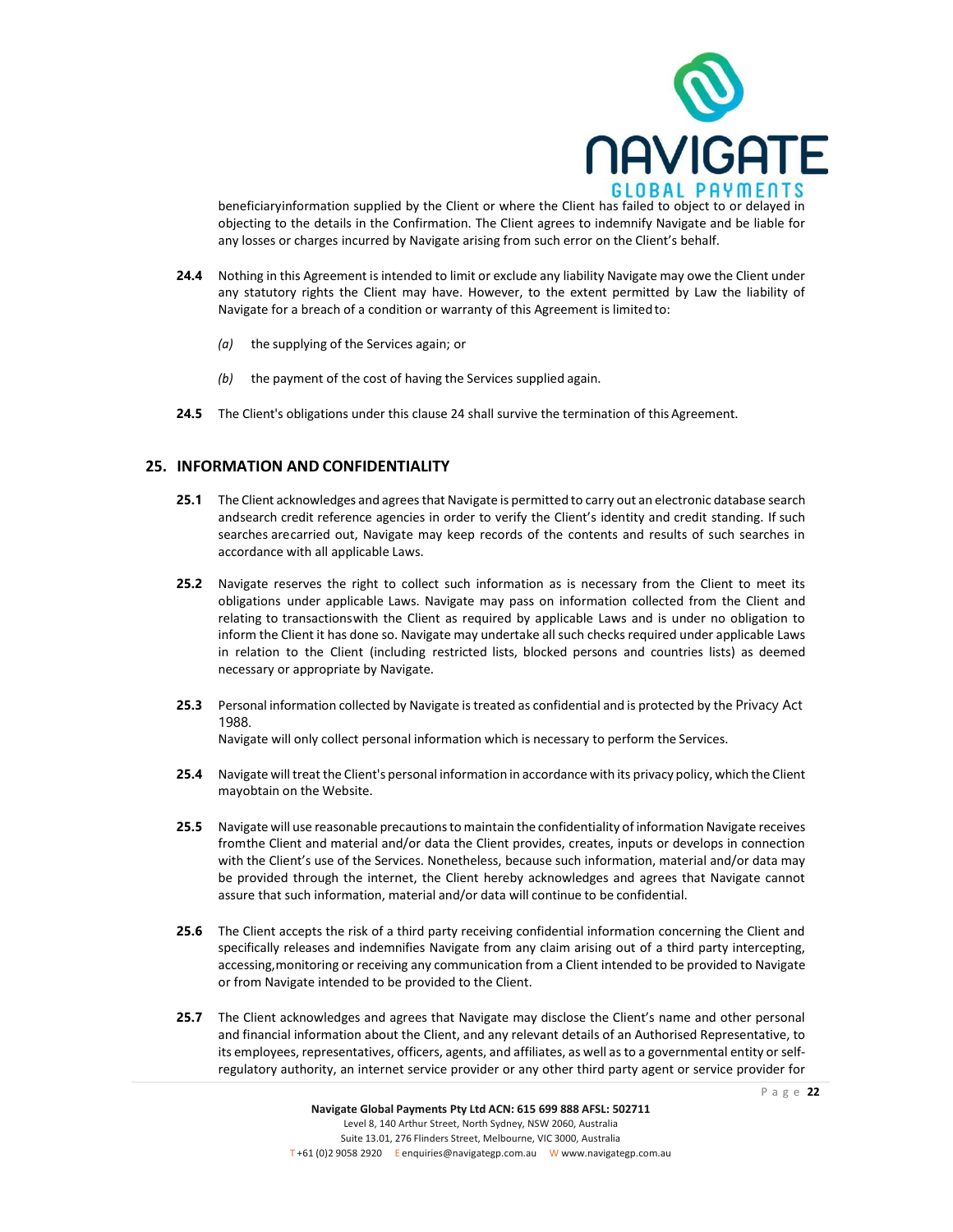

any purpose related to offering, providing, administering or maintaining the Services, or to comply with applicableLaws.

- **25.8** Due to the inherent risks in transferring currency between parties located in different countries, Navigate complies with AML/CTF Laws. Law enforcement agencies and regulatory authorities may periodically inspect and require copies of Client information and business records held by Navigate, to ensure compliance with allapplicable anti-money laundering and counter-terrorism financing laws.
- **25.9** The Client should be fully aware that in appropriate cases all communications and information concerning theClient held by Navigate, may be disclosed to and reviewed by law enforcement agencies and regulatory authorities. In addition, the Client agrees to comply with all applicable AML/CTF Laws, including, but not limited to, the requirement to obtain satisfactory evidence of the identity of any principal whom the Client may represent in any transaction entered into with Navigate.

### **26. DISPUTE RESOLUTION**

- **26.1** If a dispute arises between Navigate and the Client relating to any transaction, Navigate may Close Out or takeany other action it considers appropriate in relation to the disputed transaction without previously notifying and/or without having received instruction from the Client.
- **26.2** Navigate will try to notify the Client (verbally or in writing) what action it has taken, as soon afterwards as it practically can, but if it does not, the validity of its action shall not be affected.
- **26.3** Navigate, in its endeavours, will apply all reasonable efforts to ensure a dispute arising between Navigate andthe Client can be resolved.

### **27. NOTICES**

- **27.1** A Notice shall be in writing and shall:
	- *(a)* If to the Client, be sent by email; and
		- (i) the Notice is sent to the email address last notified by the intended recipient to the sender; and
		- (ii) the sender keeps an electronic or printed copy of the Notice sent.
	- *(b)* If to Navigate, be sent by prepaid registered mail or delivered by hand to the address of Navigate, or suchother address as Navigate designatesin writing, and such Notice is deemed to have been given on the Dayafter the Notice was sent, unless delivered by hand in which case the Notices deemed to have been given on delivery.
- **27.2** A Notice sent by email will be deemed to have been given on the first to occur of:
	- *(a)* receipt by the sender of an email acknowledgement from the recipient's information system showing that the Notice has been delivered to the email address stated above;
	- *(b)* the time thatthe Notice enters an information system which is under the control of the recipient; or